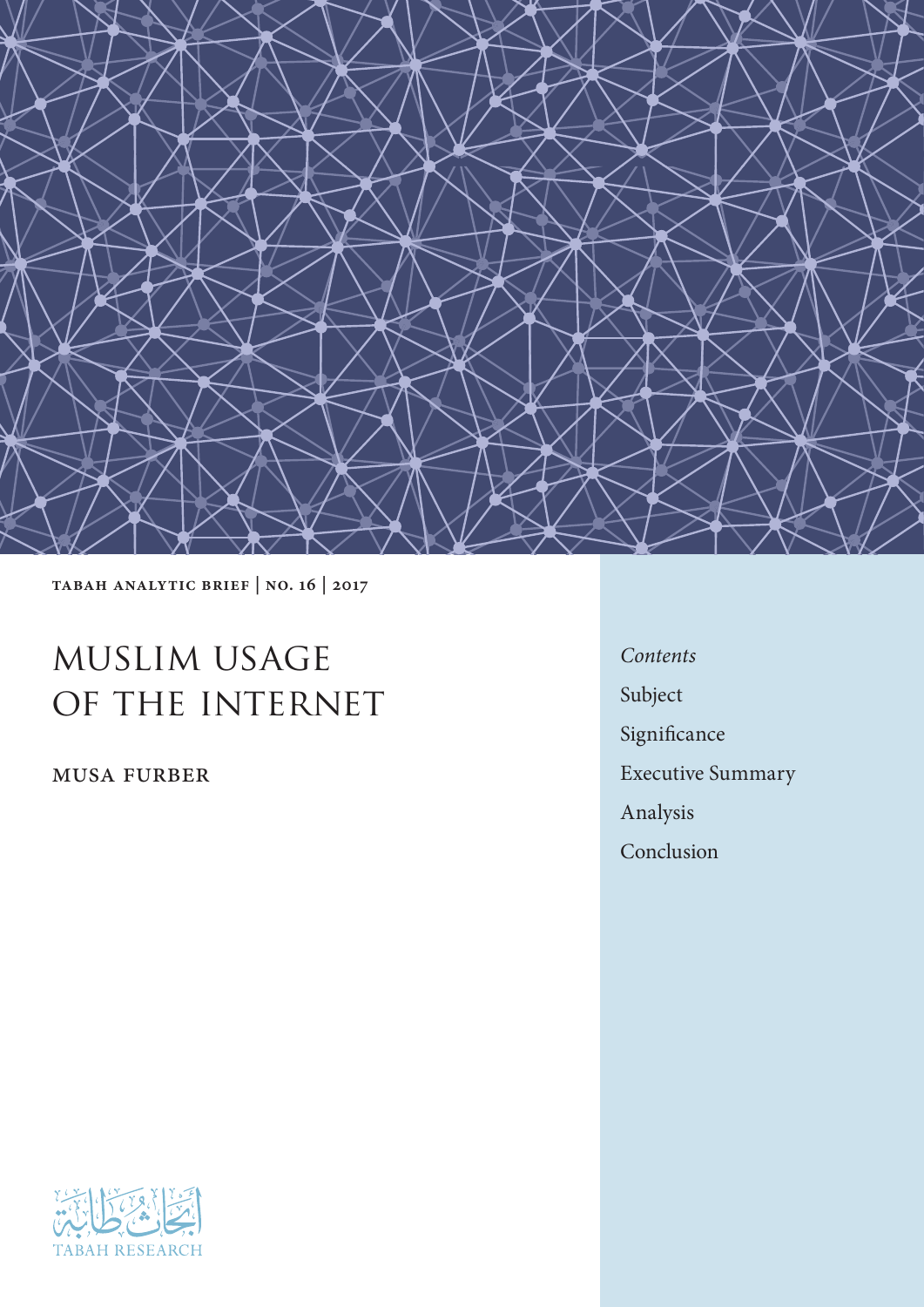#### Tabah Analytic Brief, no. 16, 2017

muslim usage of the internet © Steven (Musa) Woodward Furber, 2017 P.O. Box 107442 Abu Dhabi, U.A.E. www.tabahfoundation.org

All rights reserved. No part of this book may be reproduced or distributed in any manner without the express written consent of the Tabah Foundation, except in the case of brief quotations with full and accurate citations in critical articles or reviews.

❧ The *Tabah Analytic Briefs series* aims to empower Tabah clientele – Shari'ah scholars and Muslim opinion leaders – with background information and critical analysis of contemporary events and debates. Each brief is a concise introduction to a concept or topic relating to culture and social change in the global community. The purpose of this series is to provide vital information that will assist scholars and policy makers in formulating a clear conception of the "Shared Public Space", developing an informed discourse, and mediating the challenges facing the Muslim world today.

*The views expressed herein are those of their authors and do not necessarily reflect the views of Tabah Foundation*.

*Cover Illustration* © Macrovector

ISSN 2077-4869 ISBN 978-9948-23-413-5



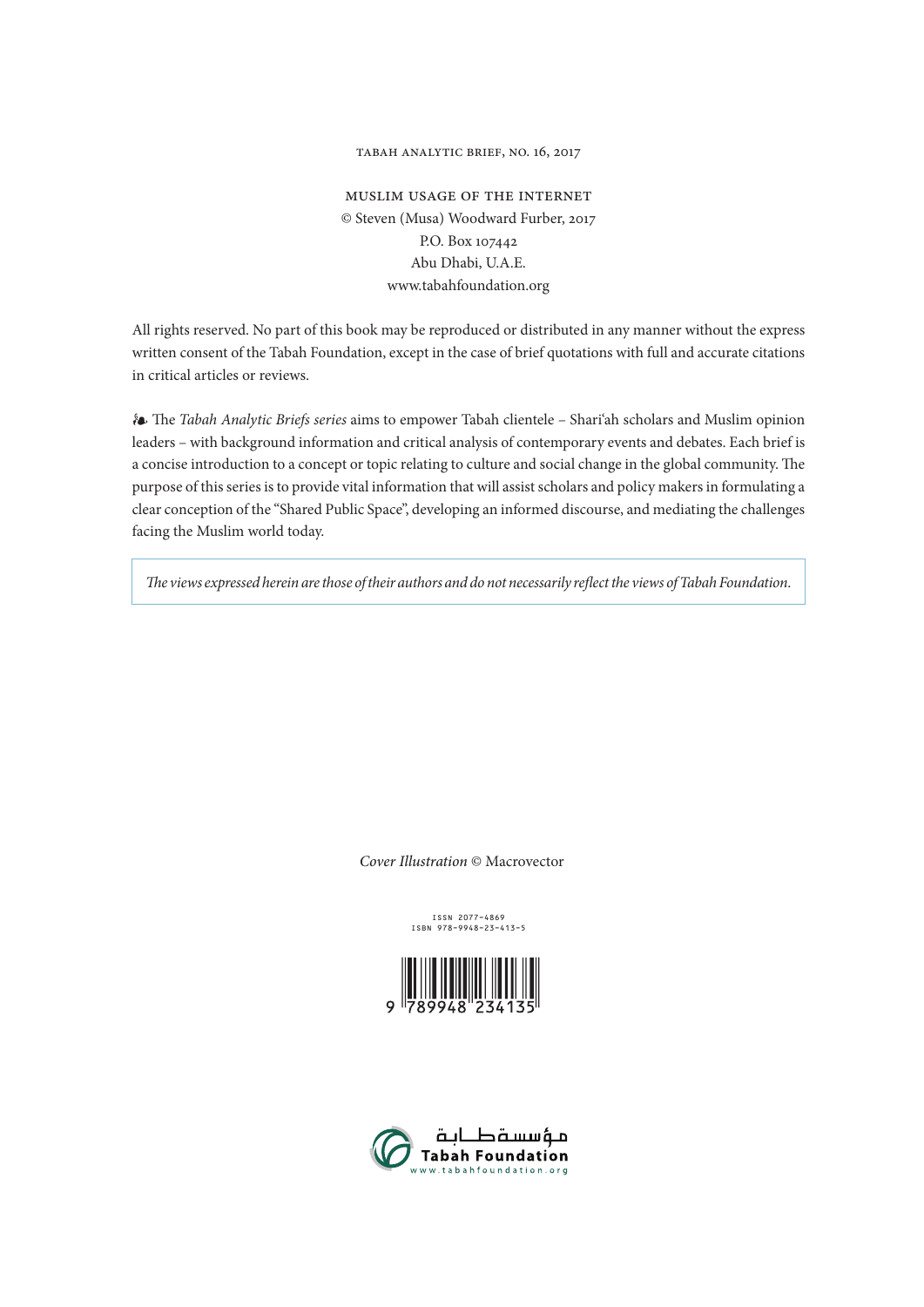# muslim usage of the internet

**Subject:** How Muslims seek answers to religious questions using both Internet-based and non-Internet-based sources of information.

**Significance:** This study explores how Muslims use the Internet for religious purposes and whether usage patterns vary between Muslim minority and Muslim majority states.

**Executive Summary:** A survey was created and administered over the Internet to gather data on how frequently Muslims use different sources and services of religious information. Statistical analysis of the responses  $(n = 252)$  confirmed that some types of usage are correlated with whether one is resident in a Muslim minority or Muslim majority state. Although it was intended as an exploratory study, its findings suggest tentative advice for providers of religious services, whether in a local or global context.

#### I. Introduction

The Internet has become entrenched in the daily lives of large segments of the Muslim populations worldwide, making it an excellent global medium for religious goods and services. This study explores how Muslims use the Internet for religious purposes, and whether usage differences are correlated with whether one is resident in a Muslim minority or majority state.

A survey instrument was designed to explore how Muslims seek answers to religious questions using various forms of Internet-based and non-Internet-based information sources, and to explore their usage of the Internet for other religious purposes. A convenience sample was obtained through the Internet. The survey was conducted in English, and was moreover announced through Twitter and Facebook since these two social media platforms have gained widespread penetration amongst Muslims worldwide. Statistical analysis was performed to determine whether being in a Muslim minority or majority state (as an independent variable) is significantly correlated with the sources Muslims used for answering religious questions (as a dependent variable) and with Muslim usage of the Internet for religious purposes (as a dependent variable).

The results of this study contribute to studies in the fields of religion and computers (more specifically: Muslim use of the Internet). Statistically significant findings provide religious institutions with a better understanding of their stakeholder's use of the Internet, thus en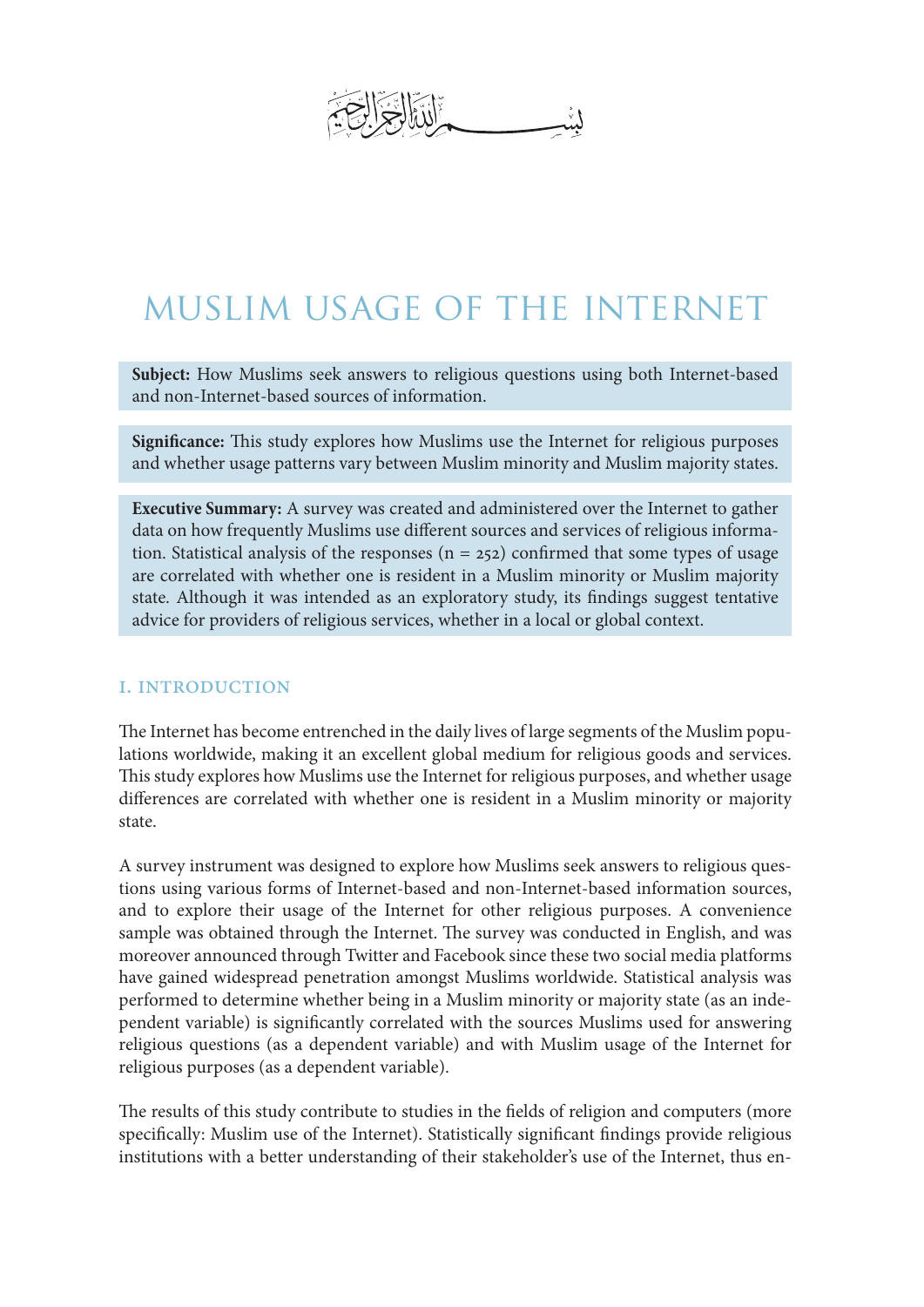abling them to improve service delivery. This should be of particular interest to Muslim majority countries and public institutions responsible for providing religious services to Muslim stakeholders.

#### 1. Computers and Religion

The study of Muslim usage of the Internet takes place within the broader study of computers and religion. The collection of networks now known as "the Internet" has been a medium for religious communications since at least 1983 when the talk.religion newsgroup was created on USENET.1 By 1990, USENET was home to at least 300 newsgroups for discussing religion. During the 1980s and 1990s, BBSs (bulletin board services) and other public online services were also hosts to religious content and conversations.

While some religious groups showed initial hesitation to use the Internet for religious purposes, by 2006 all religious groups had accepted and embraced its use.2 Studies show that religious scholars are not against the use of the Internet for religious discourse per se, and many now consider it something to incorporate into their religious life. These studies also indicate that some religious scholars are concerned that virtual religious acts (such as virtual pilgrimages) erode the dignity of religious practices.

The study of religion and computers has thus far occurred in three waves.3 First-wave studies were dominated by a utopian or dystopian view of religion online: either religion online was capable of anything, or it would lead to destruction. Second-wave studies were more descriptive, concentrating on who was online and what they were doing, online versus offline behavior, and authority. Among the most important ideas within this wave is the idea that online expression was seen as a way of enhancing and supplementing religious practices and institutions without being a replacement for offline religion.<sup>4</sup> More recent studies fall within a third wave; these studies are more collaborative and interdisciplinary than the prior waves, and emphasize theoretical and interpretive scholarship.

<sup>1.</sup> Charles Ess, Akira Kawabata, and Hiroyuki Kurosaki, "Cross-Cultural Perspectives on Religion and Computer-Mediated Communication", *Journal of Computer-Mediated Communication* 12, no. 3 (2007): 939–55.

<sup>2.</sup> T. M. Ciolek, "Online Religion: The Internet and Religion", in *The Internet Encyclopedia*, ed. Hossein Bidgoli (New York: John Wiley & Sons, 2004), 2:798–811; Ess, Kawabata, and Kurosaki, "Cross-Cultural Perspectives on Religion"; Randolph Kluver and Pauline Hope Cheong, "Technological Modernization, the Internet, and Religion in Singapore", *Journal of Computer-Mediated Communication* 12, no. 3 (2007): 1122–42; Daniel Martin Varisco, "Muslims and the Media in the Blogosphere", *Contemporary Islam* 4, no. 1 (2009): 157–77.

<sup>3.</sup> Heidi Campbell, "Internet and Religion", in *The Handbook of Internet Studies*, ed. Mia Consalvo and Charles Ess (Oxford: Wiley-Blackwell, 2011), 232–50.

<sup>4.</sup> D. W. Wheeler, "Beyond Global Culture: Islam, Economic Development, and the Challenges of Cyberspace", *Digest of Middle East Studies* 10, no. 1 (Summer 2001): 1–26.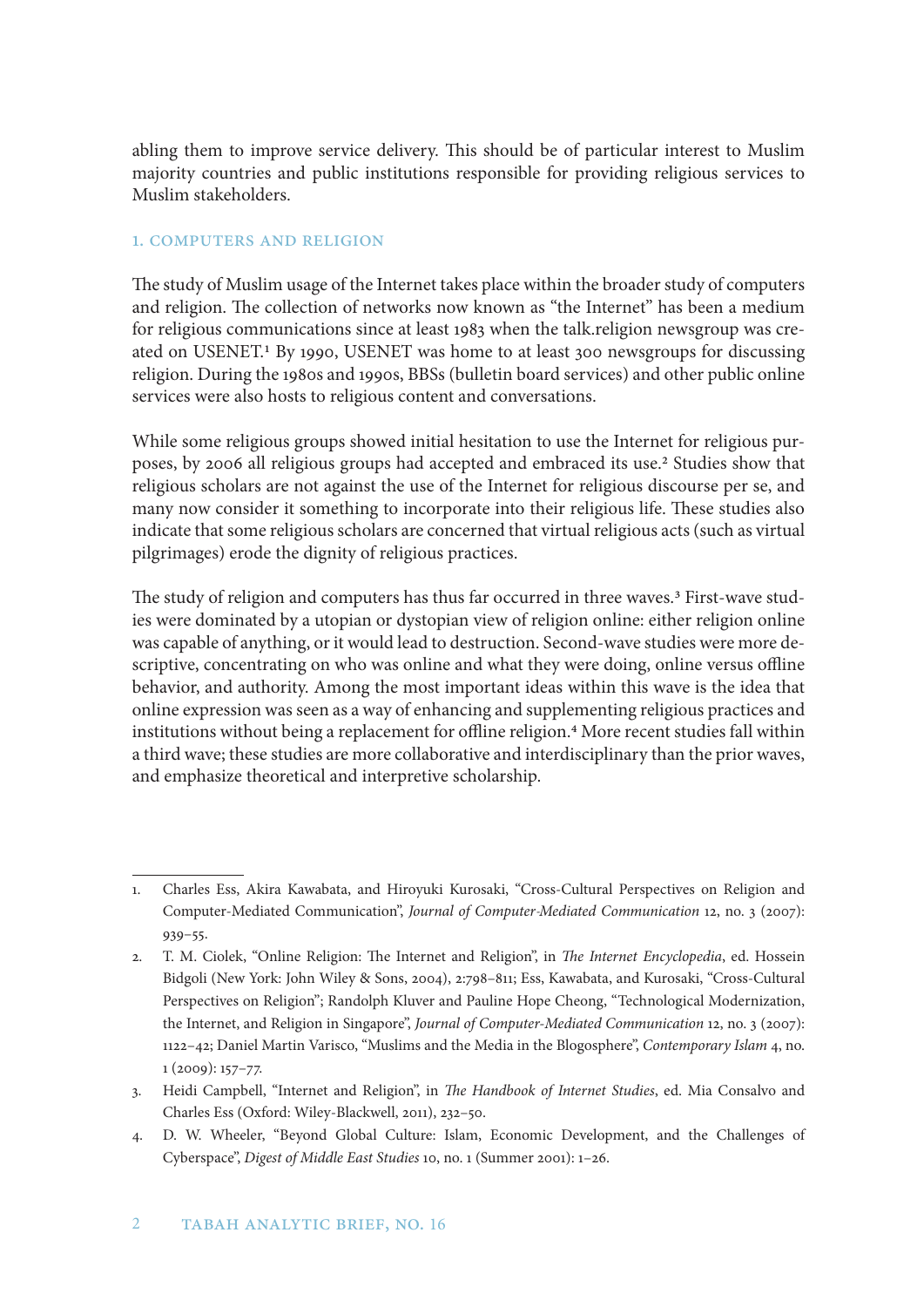#### 2. Muslims and the Internet

Studies of Muslim use of the Internet have been conducted within the study of computers and religion. Common topics include why Muslims use the Internet, how Internet usage influences the Muslim community, religious power and authority, and gender.

**Why Muslims use the Internet.** Common reasons for Muslim usage of the Internet include that it is more difficult to monitor Internet activity than traditional media, such as the book market.<sup>5</sup> The Internet offers a way around restrictions found offline,<sup>6</sup> and provides anonymity.7 It also offers mainstream Muslims access to information that is censored in their local market. Religious minorities and individuals whose behavior is deemed deviant by the majority, such as non-heterosexual Muslims and ex-Muslims, were early to adopt the Internet as a safe haven.8

**The Internet and the Muslim community.** How the Internet influences community is another popular topic of study since the Internet gives access to a global, transnational Muslim community of unprecedented scale.9 Overall, the Internet is an effective tool for keeping nations and diaspora communities together. Despite initial concerns that it would erode national ties, it has instead been found to strengthen them.10

**Power and authority.** How the Internet erodes traditional power and authority is perhaps the most common topic in studies of Muslim computer usage. While Campbell finds that the text of the Qur'an remains the ultimate authority for Muslims on the Internet, online views concerning traditional religious authority—the scholars (ulema)—are contentious.11 Many of the studies expressed outright glee and enthusiasm that the Internet is dismantling traditional Islamic institutions of authority and scholarship. The common thread within these articles is that traditional religious scholars do not use the Internet, while a younger group of Internet- and media-savvy Muslims do. This younger group is more interested in religious-based activism than they are in traditional religious scholarship, and they present an Islamic discourse that is willing to compromise traditional rulings in favor of practicality. This younger group presents a discourse that is attractive to upper- and middle-class Muslims, thus displacing traditional authority and assuming their place as the new religious

- 8. Ess, Kawabata, and Kurosaki, "Cross-Cultural Perspectives on Religion"; Varisco, "Muslims and the Media in the Blogosphere".
- 9. Wheeler, "Beyond Global Culture"; Ralph Grillo, "Islam and Transnationalism", *Journal of Ethnic and Migration Studies* 30, no. 5 (2004): 861–78; Robert A. Saunders, "The Ummah as Nation: A Reappraisal in the Wake of the 'Cartoons Affair'", *Nations and Nationalism* 14, no. 2 (2008): 303–21.
- 10. Thomas H. Eriksen, "Nationalism and the Internet", *Nations and Nationalism* 13, no. 1 (2007): 1–17.
- 11. Campbell, "Who's Got the Power? Religious Authority and the Internet", *Journal of Computer-Mediated Communication* 12, no. 3 (2007), 1043–62.

<sup>5.</sup> Barbara Stowasser, "Old Shaykhs, Young Women, and the Internet: The Rewriting of Women's Political Rights in Islam", *The Muslim World* 91 (2001): 99–120.

<sup>6.</sup> Wheeler, "Beyond Global Culture".

<sup>7.</sup> Alexis Kort, "Dar al-Cyber Islam: Women, Domestic Violence, and the Islamic Reformation on the World Wide Web", *Journal of Muslim Minority Affairs* 25, no. 3 (2005): 363–83.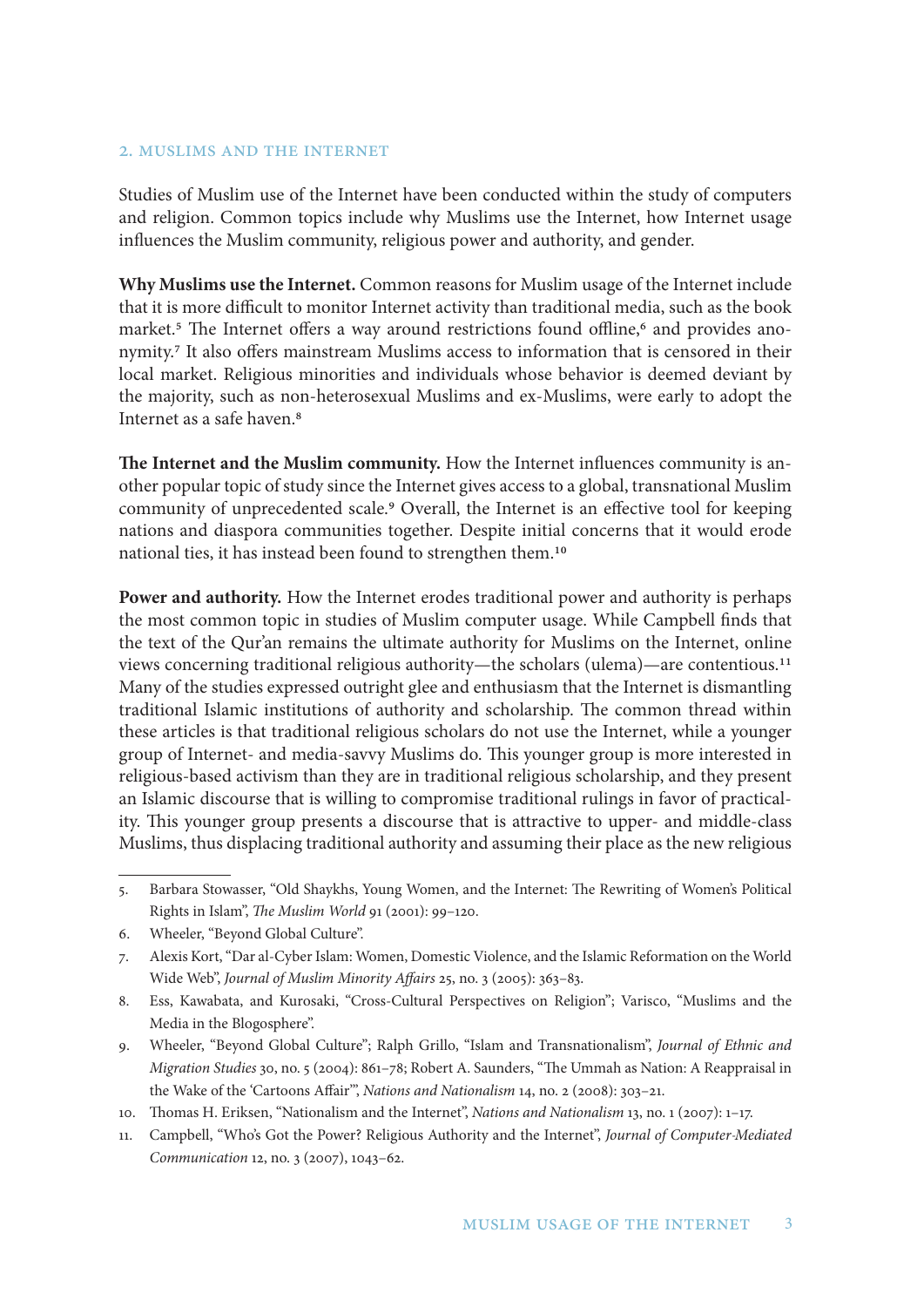elite. Additionally, the younger group's adoption of social media allows them to engage and interact with their followers, in contrast to traditional scholars who do not engage their audience.12

Many of the studies claiming shifts in power and authority ignored websites popular amongst Arab Muslims, such as Egypt's Dar-Alifta.org. Additionally, media-savvy representatives of traditional power and authority were ignored, such as Hamza Yusuf, whose "Yala Ya Shabab!" TV series was widely popular throughout MENA, just as they ignore the many traditional scholars in the West who make heavy use of the Internet and social media. It is also interesting that none of the articles read mentioned that Moez Masoud and other members of the "new media-savvy elite" refer their followers to traditional scholars when presented with technical or nuanced questions—suggesting that the new media-savvy elite are the winners of a contest of popularity, not a contest of authority.

Pintak's study of Egyptian views using data from the Arab Barometer presents a view at odds with these claims of a new Muslim authority. Survey data indicate 78% of Egyptians affirmed that religious authorities give adequate answers to the moral problems of the individual, 75% affirmed that clerics provide adequate answers to the problems of family life, 79% affirmed that they give answers addressing the spiritual needs of the public, and 79% affirmed that they give adequate answers to social problems.13 These results suggest that the Egyptian masses are more content with traditional religious authorities than what is reported in studies on Muslim use of the Internet.

**Gender**. Gender has also been an important topic; more specifically: how the Internet changes gender roles. The Internet provides a type of accessibility without needing to leave the home, thus allowing women in strict countries additional opportunities since they can "leave" without needing a male guardian. The anonymity of the Internet also allows women to ask questions and discuss topics that are difficult to do in person. One study of Internet usage in the Kingdom of Saudi Arabia found that women made up two-thirds of Internet users.14 Some authors have voiced worry that this virtual accessibility will leave women even more isolated.15

<sup>12.</sup> Stowasser, "Old Shaykhs, Young Women, and the Internet"; Kort, "Dar al-Cyber Islam"; Ess, Kawabata, and Kurosaki, "Cross-Cultural Perspectives on Religion"; Saunders, "The Ummah as Nation"; Varisco, "Muslims and the Media in the Blogosphere"; Nabil Echchaibi, "From Audio Tapes to Video Blogs: The Delocalisation of Authority in Islam", *Nations and Nationalism* 17, no. 1 (2011): 25–44; Karim Tartoussieh, 'Virtual Citizenship: Islam, Culture, and Politics in the Digital Age", *International Journal of Cultural Policy* 17, no. 2 (2011): 198–208.

<sup>13.</sup> Lawrence Pintak, "Border Guards of the 'Imagined' Watan: Arab Journalists and the New Arab Consciousness", *The Middle East Journal* 63, no. 2 (2009): 191–212.

<sup>14.</sup> Joshua Teitelbaum, "Dueling for 'Da'wa' State vs. Society on the Saudi Internet", *The Middle East Journal*  56, no. 2 (2002): 222–39.

<sup>15.</sup> Kort, "Dar al-Cyber Islam"*.*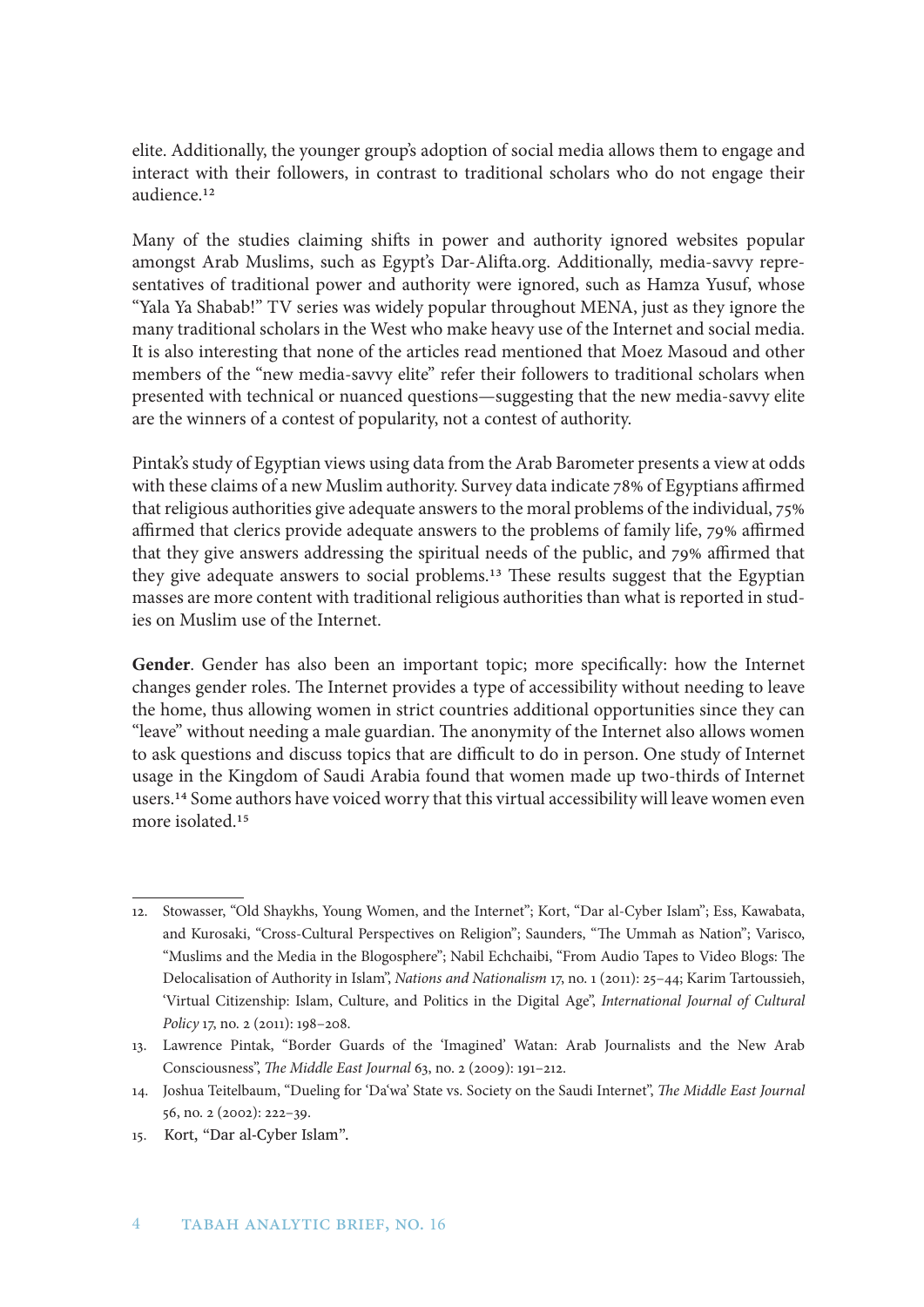#### II. The Current Study

The current study examined whether being resident in a Muslim minority or majority state influences the frequency and ways that Muslims use the Internet for religious purposes. The specific issues it set out to investigate were:

- The rough demographics of Muslims using the Internet for religious purposes.
- The frequency with which Muslims use different Internet-based services for religious purposes.
- Whether usage in Muslim minority states differs from usage in Muslim majority states.

#### 1. METHOD

This study aimed to examine the broad question of whether being resident in a Muslim minority or majority state was associated with usage of the Internet for religious purposes. Stated more formally, the study set out to test the following broad hypothesis:

H0: Being resident in a Muslim majority state is not associated with use of the Internet for religious purposes.

HA: Being resident in a Muslim majority state is associated with use of the Internet for religious purposes.

Datasets on Muslim usage of the Internet for religious purposes were not publicly available, so a survey instrument was created to capture data related to sources of religious information and Internet usage for religious purposes. The survey was completed by 252 respondents from countries from Muslim majority and Muslim minority populations. Statistical analysis for measures of association was performed to assess whether the null hypothesis could be rejected for the survey question.

## 1.a Survey Sample and Procedure

A convenience sample was obtained through the Internet. The survey was conducted in English, and was announced through Twitter and Facebook since these two social media platforms have gained widespread penetration amongst Muslims worldwide. Although conducting surveys over the Internet presents the risk of damaging randomization errors, the risk did not apply here since the Internet and its users are the very subject of the study.

The survey was available in English only. This limitation was deemed acceptable for this exploratory study given the widespread use of English on the Internet and among the expected sample populations.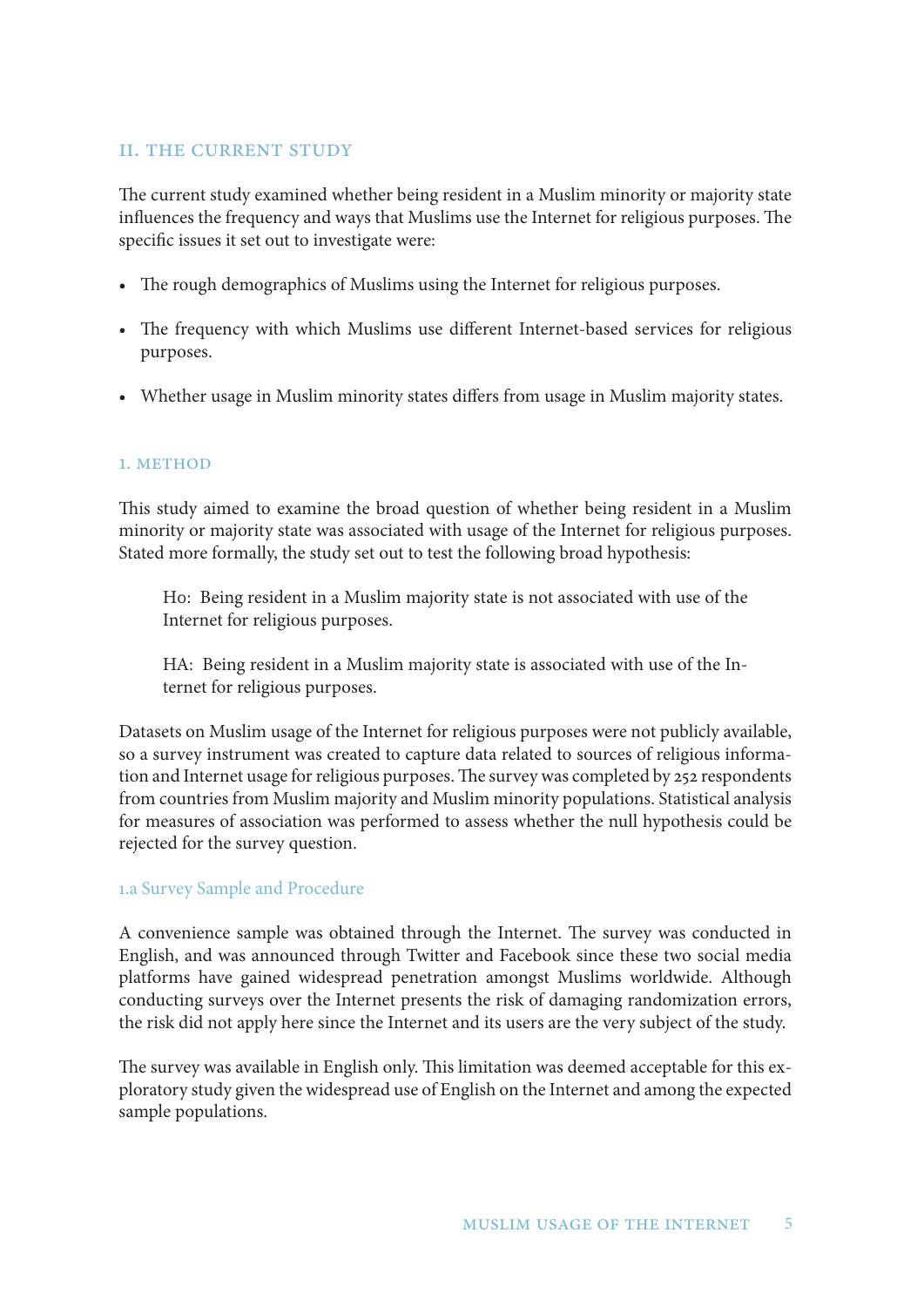The online survey was announced on 15 November 2011 and responses were gathered until 24 November 2011. During that time, 252 respondents completed the survey, an additional 235 started but did not complete it, and 1,356 chose not to take the survey. The overall response rate of those who visited the survey's landing page was 13.67%.

#### 1.b Measures

The study used two types of measures. One type measured how Muslims use the Internet, which required designing and administering a survey instrument. The second type measured religious populations for each state, from cross-national datasets available online.

## 1.b.i The Survey Instrument: Muslim Usage of the Internet for Religious Purposes

A survey instrument was created to capture data on Muslim usage of the Internet for religious purposes. The survey included questions concerning usage of different Internet-based religious services, as well as questions for collecting demographic data about each respondent.

The survey included groups of questions to assess sources of religious knowledge, general usage of Internet services, usage of Internet-based religious services, social media usage, and demographic questions. Most questions had asked about the frequency of using various services during the past month. Respondents were also asked about their Internet activity over the past month. Frequencies were represented along an ordinal scale of usage that included "never", "less than weekly", or "more than weekly". An ordinal scale of frequencies was chosen over an estimation of hours since such estimations are both error prone and taxing on the respondent. Additionally, it was chosen over a scale with items like "never", "average", or "often" since these would be too subjective.

The following paragraphs provide a brief description of each question group.

**Sources of religious information.** These questions assessed what information sources respondents used in order to answer questions about Islam, and usage frequency for each source. These questions were designed to compare usage of Internet-based services to gain religious information versus usage of non-Internet services. Information sources included friends and family, books, TV and radio programs, teachers at school, local religious scholars and institutes, attending lessons, using the Internet, and "other means".

**General usage of Internet services**. These questions concentrated on the frequency of general Internet usage and usage of three common forms of social media: Facebook, Twitter, and blogs. Facebook and Twitter were chosen due to their popularity worldwide and their large penetration in MENA.

**Usage of Internet-based religious services.** These questions explored usage of a variety of Islamic-based religious services. The survey's services included learning Qur'an or hadith, learning about Islam, listening to *anāshīd* or *adhkār* (hymns, invocations), visiting websites or asking questions of scholars or religious institutions, participating on religious discussion forums, and to teach or invite others to Islam (*da*ʿ*wa*).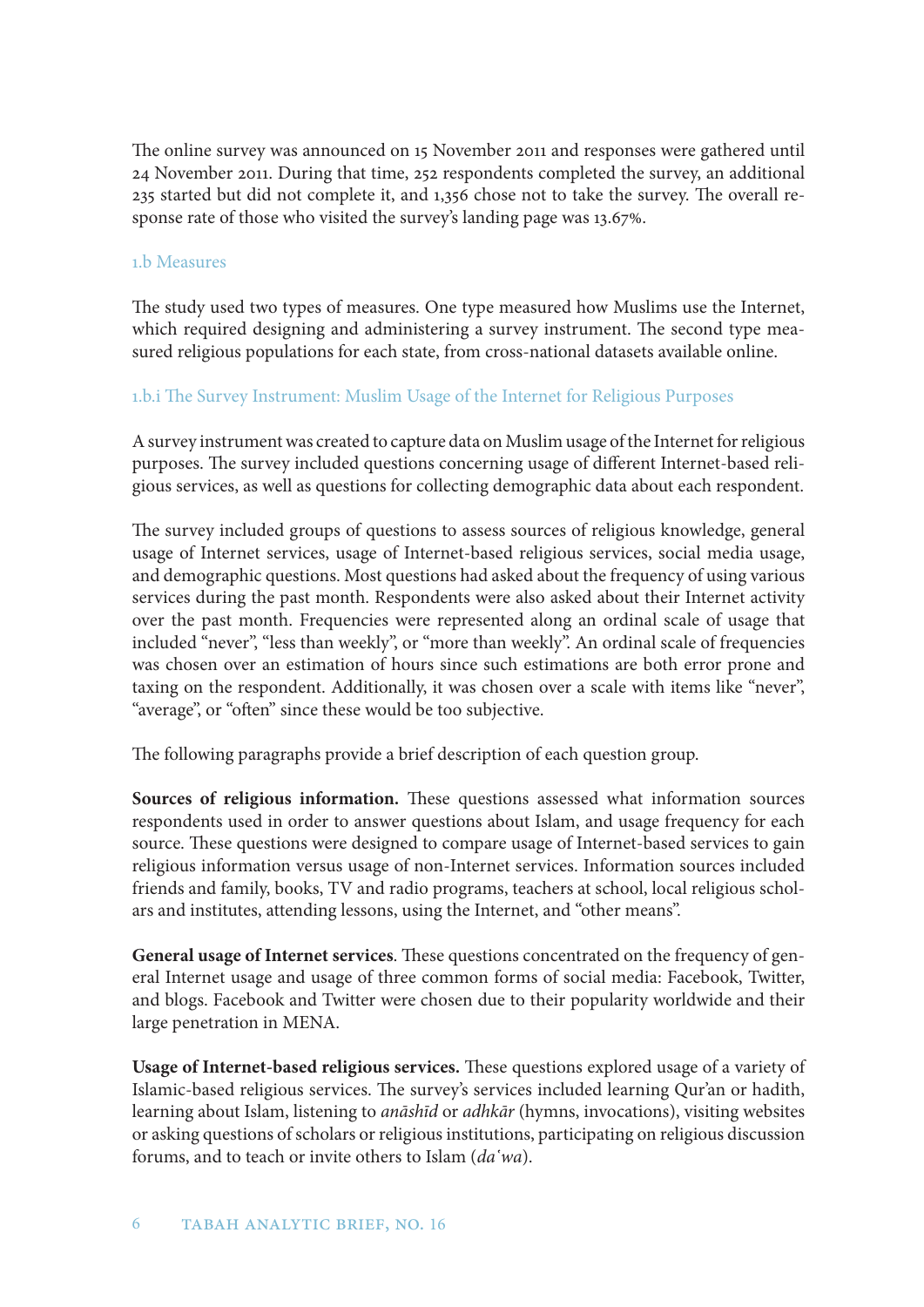**Demographic questions.** These questions gathered non-identifying information about the respondents. Respondents were asked their current country of residence, nationality, sex, age group, marital status, employment status, and educational attainment.

#### 1.b.ii Data on Religious Populations

Data on religious populations were available through Penn State University's Association of Religion Data Archives (ARDA).16 State populations were ranked according to two categories: Muslim minority populations and Muslim majority populations. The resulting variable was treated as a nominal during analysis. Future studies with a larger sample will be able to use narrower categories.

## 2. DATA ANALYSIS

Once the survey data was collected, variables for the Muslim population size of the respondent's current state of residence were added to each response. During analysis, the survey's original frequency categories ("never", "once", "less than weekly", "weekly", "less than daily", "daily", "several times per day") were recoded as "never", "less than weekly", and "at least weekly", as shown in Table 1.

| Never                 |                  |  |  |  |  |
|-----------------------|------------------|--|--|--|--|
| Once                  | Never            |  |  |  |  |
| Less than weekly      | Less than weekly |  |  |  |  |
| Weekly                |                  |  |  |  |  |
| Less than daily       |                  |  |  |  |  |
| Daily                 | At least weekly  |  |  |  |  |
| Several times per day |                  |  |  |  |  |

**Table 1.** Original frequency coding (left), new coding (right)

Statistical tests were used to measure the association between the dependent variables of the survey data and the independent variable, thus indicating that a relationship was significant enough to safely reject a null hypothesis. Tests of association included Chi squared and gamma, a non-parametric PRE-based measurement.17

In simplified terms, Chi-square analysis allows us to quantify the relationship between variables and to then determine whether that relationship is significant enough to reject the hypothesis that the variables are not related and, consequently, accept the alternative

<sup>16.</sup> The data were downloaded from the Association of Religion Data Archives, www.TheARDA.com, and were collected by Roger Finke, Brian J. Grim, Jaime Harris, Robert R. Martin, and Sarah Montminy.

<sup>17.</sup> Evan M. Berman, *Essential Statistics for Public Managers and Policy Analysis* (Washington, DC: CQ Press, 2007), 166; Sarah Boslaugh and Paul Andrew Watters, *Statistics in a Nutshell: A Desktop Quick Reference*  (Sebastopol, CA: O'Reilly, 2008), 224–5.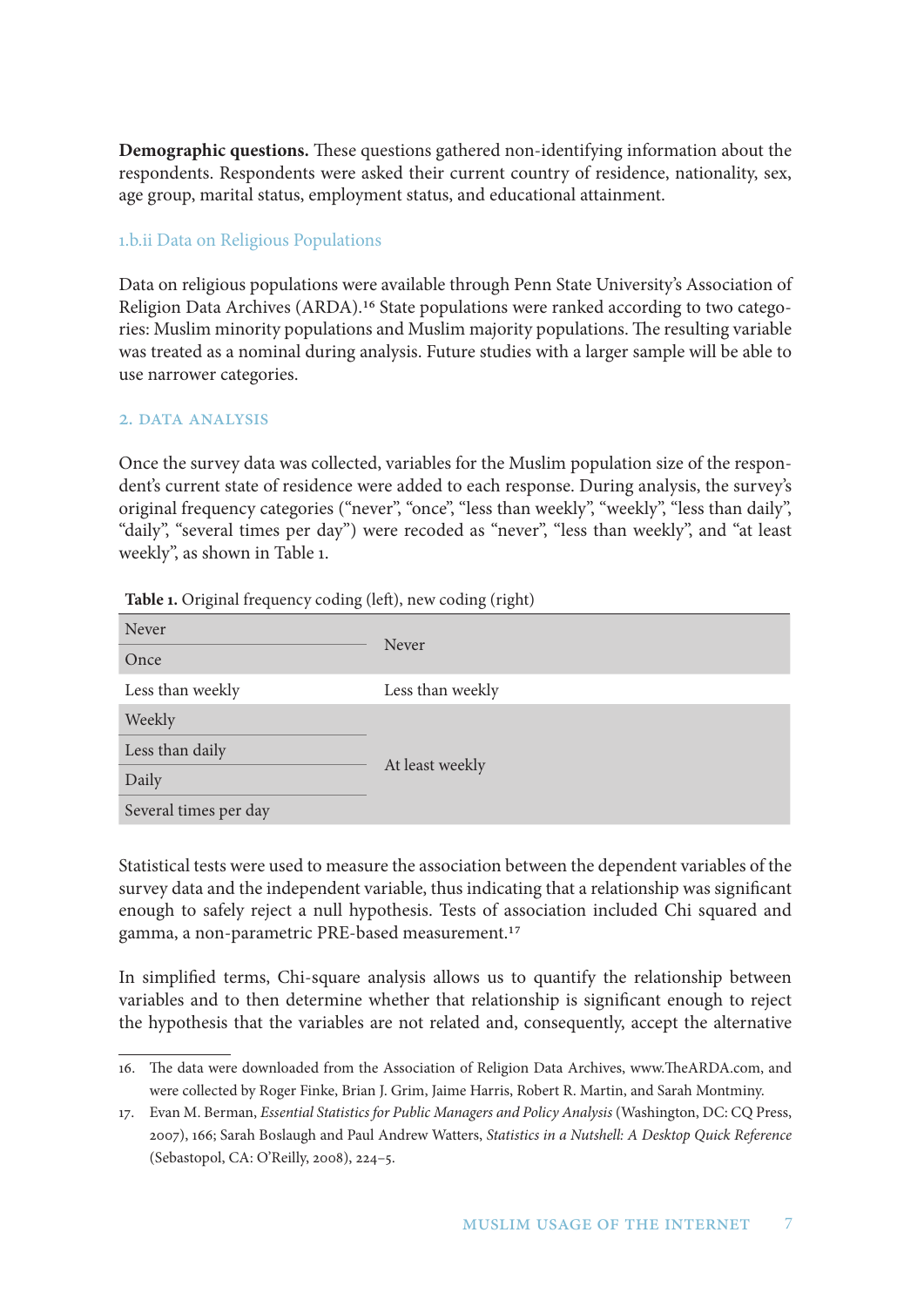hypothesis that the variables are related. It does this by measuring discrepancies between what we expect to observe if the variables are not related and what we actually observe, and how probable it is that the discrepancy can be explained by chance. It is common practice to accept that a relationship is significant when the probability that the discrepancy can be explained by chance is less than or equal to  $5\%$  (written as " $p < .05$ "). This study represents Chi-square analysis in the following format:

 $\chi$ 2 = 8.396, p <.015

where the first number after the equals sign is the measure of the relationship, and p indicates the probability value (p-value) that the relationship can be explained by chance (lower p-values indicate stronger relationships).

The gamma test indicates the strength and direction of an association, and whether the relationship is statistically significant. Values for strength of association were interpreted as follows: values between 0.00 and 0.25 indicated a weak association, values between 0.25 and 0.50 indicated a moderate association, and values between 0.50 and 1.00 indicated a strong association. A positive association indicated that an increase in the independent variable (here: being resident in a Muslim majority state) leads to an increase in the dependent variable (here: frequency of usage of a specific information source or service), whereas a negative association indicates that an increase in the independent variable (here: being resident in a Muslim minority or majority state) will result in a decrease in the dependent variable (here: frequency of usage of a specific information source or service).

A relationship was considered statistically significant for Chi squared and gamma when the test's value was less than or equal to 0.05, which is a common threshold for social sciences studies.18 If a relationship was found to be statistically significant, then it would be safe to reject the null hypothesis and conclude that a relationship exists between the independent variable (being resident in a Muslim minority or Muslim majority state) and the dependent variable being tested (e.g. frequency of using the Internet to participate in religious lessons).

## 3. Results

## 3.a Overall Demographics of the Survey

The data was collected from 252 respondents from 33 nationalities residing in 16 countries. The disparity between the number of nationalities and number of countries is explained by the large number of responses from the UAE, where over half of the responses came from foreign workers. As mentioned earlier: country of residence was considered of more significance as it is the country of residence that determines whether the respondent is in a Muslim minority or majority population.

There were 140 responses from residents of Muslim majority countries. The countries of residence included Egypt with 64 (25.4% of the total survey); UAE 52 (20.6%); Pakistan

<sup>18.</sup> Berman, *Essential Statistics for Public Managers and Policy Analysis*, 151.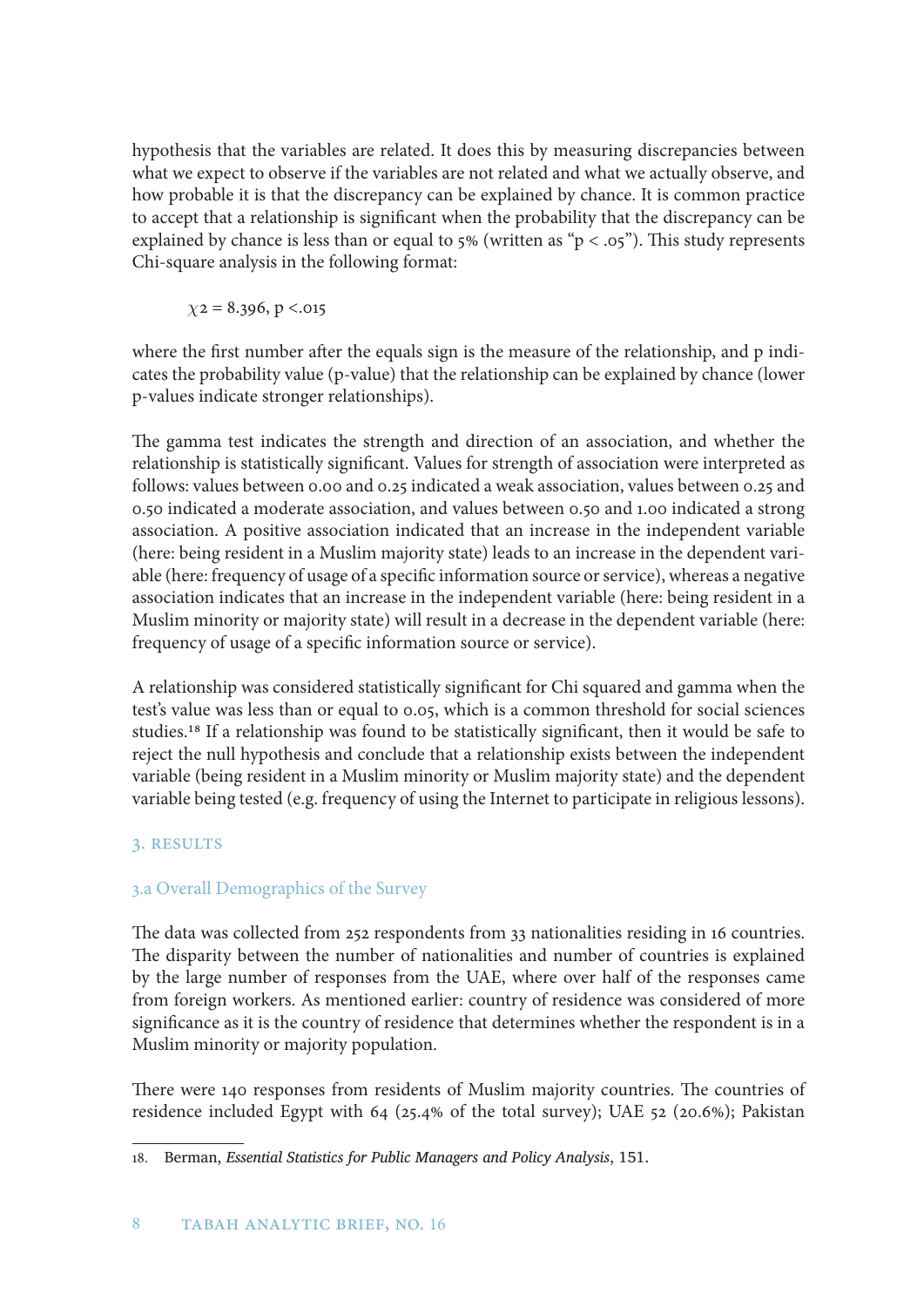| Country of<br>residence        | Frequency      | $\%$ | Islam<br>majority<br>religion | Country of<br>residence | Frequency      | $\%$    | Islam<br>majority<br>religion |
|--------------------------------|----------------|------|-------------------------------|-------------------------|----------------|---------|-------------------------------|
| Egypt                          | 64             | 25.4 | TRUE                          | Australia               | $\overline{2}$ | 0.8     | <b>FALSE</b>                  |
| Jordan                         | $\overline{2}$ | 0.8  | <b>TRUE</b>                   | Belgium                 | $\mathbf{1}$   | 0.4     | <b>FALSE</b>                  |
| Kuwait                         | $\mathbf{1}$   | 0.4  | TRUE                          | Bermuda                 | $\mathbf{1}$   | 0.4     | <b>FALSE</b>                  |
| Malaysia                       | $\overline{3}$ | 1,2  | <b>TRUE</b>                   | Canada                  | 15             | 6       | <b>FALSE</b>                  |
| Pakistan                       | $\,8\,$        | 3.2  | TRUE                          | Czech<br>Republic       | $\mathbf{1}$   | 0.4     | <b>FALSE</b>                  |
| Qatar                          | $\overline{2}$ | 0.8  | <b>TRUE</b>                   | Denmark                 | $\overline{4}$ | 1.6     | <b>FALSE</b>                  |
| Saudi Arabia                   | 6              | 2.4  | <b>TRUE</b>                   | France                  | $\mathbf{2}$   | 0.8     | <b>FALSE</b>                  |
| Turkey                         | $\mathbf{2}$   | 0.8  | <b>TRUE</b>                   | India                   | $\overline{3}$ | 1.2     | <b>FALSE</b>                  |
| <b>United Arab</b><br>Emirates | 52             | 20.6 | <b>TRUE</b>                   | Japan                   | $\mathbf{1}$   | 0.4     | <b>FALSE</b>                  |
| <b>Total</b>                   | 252            | 100  |                               | Luxembourg              | $\mathbf 1$    | 0.4     | <b>FALSE</b>                  |
|                                |                |      |                               | Netherlands             | $\mathbf{1}$   | 0.4     | <b>FALSE</b>                  |
|                                |                |      |                               | New Zealand             | $\mathbf 1$    | 0.4     | <b>FALSE</b>                  |
|                                |                |      |                               | Norway                  | $\mathbf{1}$   | 0.4     | <b>FALSE</b>                  |
|                                |                |      |                               | Singapore               | $\overline{3}$ | $1.2\,$ | <b>FALSE</b>                  |
|                                |                |      |                               | South Africa            | $\,1\,$        | 0.4     | <b>FALSE</b>                  |
|                                |                |      |                               | United                  |                |         | <b>EALCE</b>                  |

**Table 2.** Frequencies of respondent countries of residence, and whether Islam is the majority religion

United<br>Kingdom 46 18.3 FALSE

USA 28 11.1 FALSE

**Total** 252 100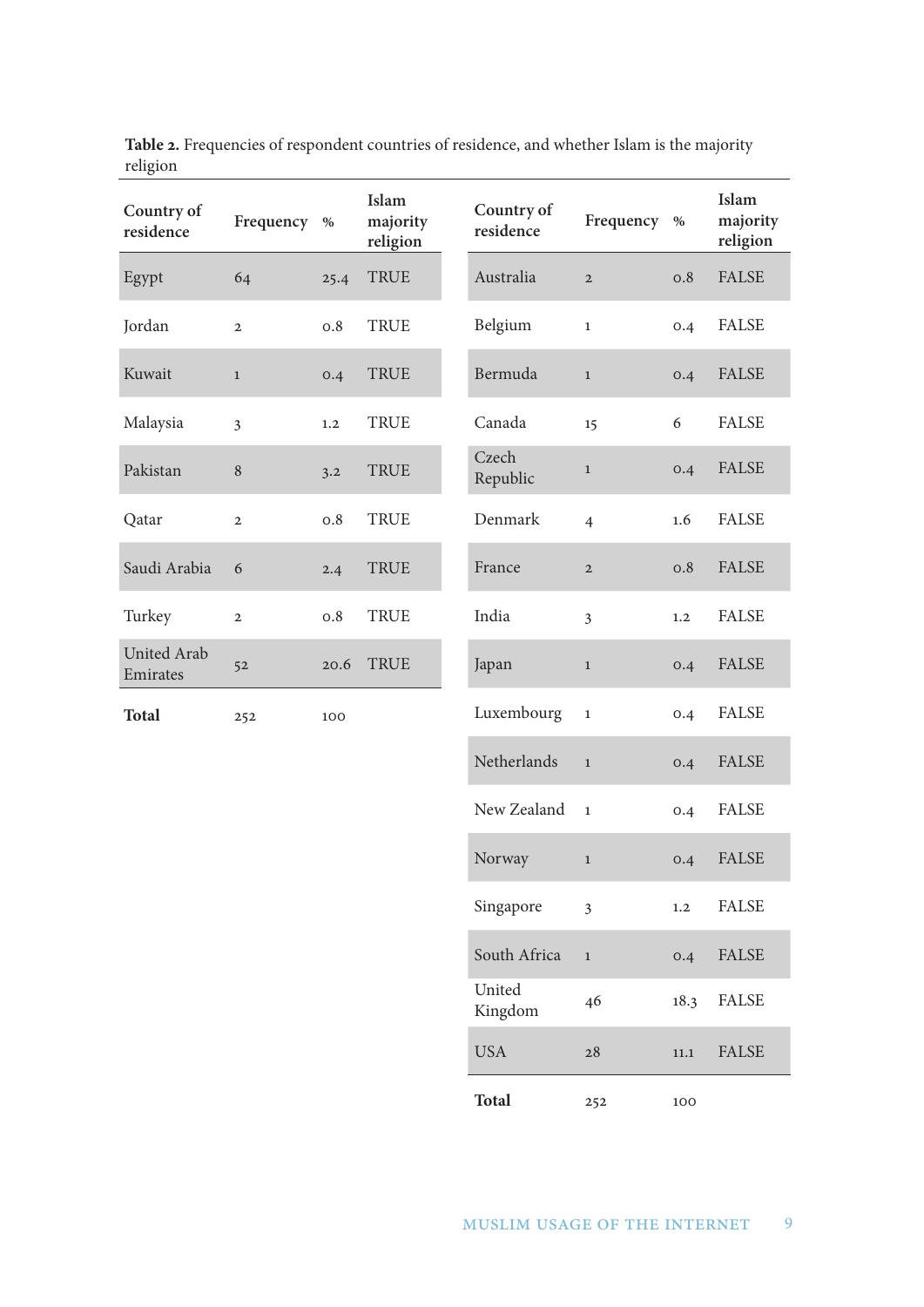8 (3.2%); Saudi Arabia 6 (2.4%); Malaysia 3 (1.2%); Jordan, Qatar, and Turkey, each with 2  $(0.8\%)$ ; and Kuwait with 1  $(0.4\%)$  -see Table 2.

**Sex.** Female respondents numbered 132 (52.4% of the total), to 120 male respondents (47.6%). For Muslim minority countries, respondents were 42 females (37.50%), 70 males (62.50%). For Muslim majority countries, respondents were 90 females (64.29%), 50 males (35.71%).

Age. The age of respondents was widespread: 19 were less than eighteen years of age (7.5%), 63 between eighteen and twenty-four (25%), 82 between twenty-five and twenty-nine (32.5%), 39 between the ages of thirty and thirty-four (15.5%), 29 between thirty-five and thirty-nine  $(11.5)$ , and 20 were forty or above  $(8\%)$ .

For Muslim minority countries: 4 were less than eighteen years of age (3.57%), 24 between eighteen and twenty-four (21.43%), 32 between twenty-five and twenty-nine (28.57%), 21 between the ages of thirty and thirty-four (18.75%), 21 between thirty-five and thirty-nine (18.75), and 10 were forty or above (8.93%).

For Muslim majority countries: 39 were less than eighteen (10.71%), 39 between eighteen and twenty-four (27.86%), 50 between twenty-five and twenty-nine (35.71%), 18 between the ages of thirty and thirty-four (12.86%), 8 between thirty-five and thirty-nine (5.71%), and 10 were forty or above  $(7.14\%)$ .

| Age group |                | Muslim minority states | Muslim majority states |       |
|-----------|----------------|------------------------|------------------------|-------|
| (years)   | Count          | $\%$                   | Count                  | $\%$  |
| $O-17$    | $\overline{4}$ | 3.57                   | 15                     | 10.71 |
| $18 - 24$ | 24             | 21.43                  | 39                     | 27.86 |
| $25 - 29$ | 32             | 28.57                  | 50                     | 35.71 |
| $30 - 34$ | 21             | 18.75                  | 18                     | 12.86 |
| $35 - 39$ | 21             | 18.75                  | 8                      | 5.71  |
| $40 - 44$ | 8              | 7.14                   | 7                      | 5.00  |
| $45 - 49$ | $\overline{2}$ | 1.79                   | $\overline{2}$         | 1.43  |
| $50 - 55$ | $\circ$        | 0.00                   | $\mathbf{1}$           | 0.71  |

**Table 3a.** Comparison of age groups and respondents in Muslim minority and Muslim majority countries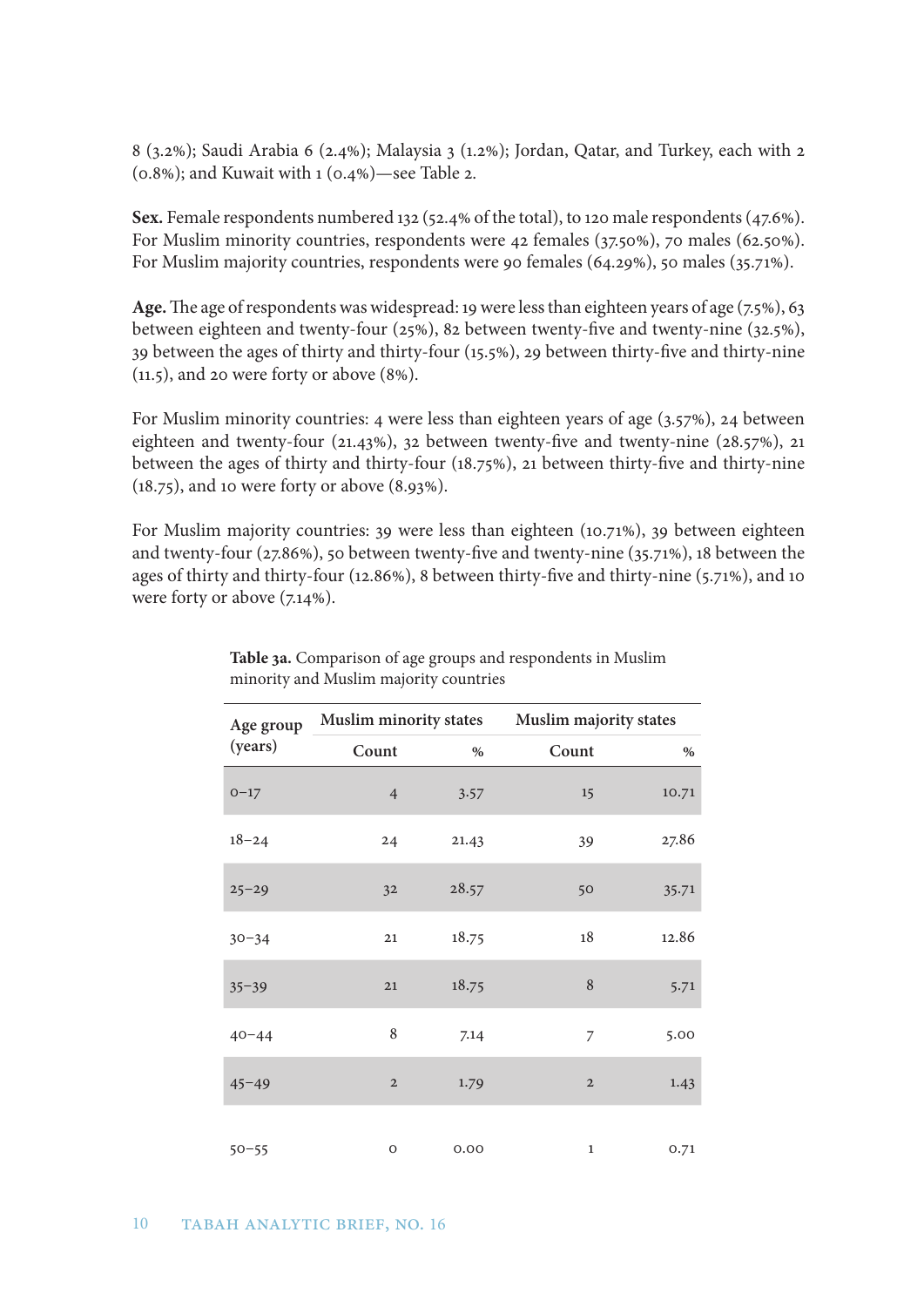| <b>Region</b>                   | Age            |           |           |           |    |                     |                |              |              |
|---------------------------------|----------------|-----------|-----------|-----------|----|---------------------|----------------|--------------|--------------|
|                                 | $O-17$         | $18 - 24$ | $25 - 29$ | $30 - 34$ |    | $35 - 39$ $40 - 44$ | $45 - 49$      | $50 - 55$    | <b>Total</b> |
| Western<br>democracies          | $\overline{4}$ | 21        | 27        | 20        | 21 | 8                   | $\overline{2}$ | $\circ$      | 103          |
| Middle East and<br>North Africa | 12             | 38        | 44        | 18        | 8  | $\overline{7}$      | $\mathbf{1}$   | 1            | 129          |
| <b>Total</b>                    | 16             | 59        | 71        | 39        | 29 | 15                  | 3              | $\mathbf{1}$ | 231          |

**Table 3b.** Region and age crosstabulation (the ages of respondents in Western democracies were slightly older compared to respondents from MENA, as expected, given MENA being a "young" population)

See Table 3a for a comparison of age groups and respondents in Muslim minority and Muslim majority states. Table 3b shows respondent ages for Western democracies and Middle East and North Africa (MENA), which were the main regions included in the data. The table indicates that respondents in MENA tended to be younger than respondents from elsewhere.

#### 3.b Sources of Religious Information

The survey instrument included a number of items concerning the sources of information consulted when respondents sought answers to their religious questions. Most survey items within this section covered offline sources of information in order to compare popularity of other media among the sample population. Table 4 shows a summary of how respondents answered these questions. Tables 5a and 5b show a summary of response for residents of Muslim minority and majority states (respectively), and Table 6 shows the results of the Chi and gamma tests.

|              | <b>Never</b> |       |                | Less than weekly | At least weekly |       |
|--------------|--------------|-------|----------------|------------------|-----------------|-------|
|              | Count        | Row % | Count Row %    |                  | Count           | Row % |
| Friends      | 88           | 34.9  | 104            | 41.3             | 60              | 23.8  |
| <b>Books</b> | 108          | 42.9  | 80             | 31.7             | 64              | 25.4  |
| TV           | 183          | 72.6  | 3 <sup>2</sup> | 12.7             | 37              | 14.7  |
| Radio        | 213          | 84.5  | 22             | 8.7              | 16              | 6.3   |

#### **Table 4.** Summary of responses for sources of religious information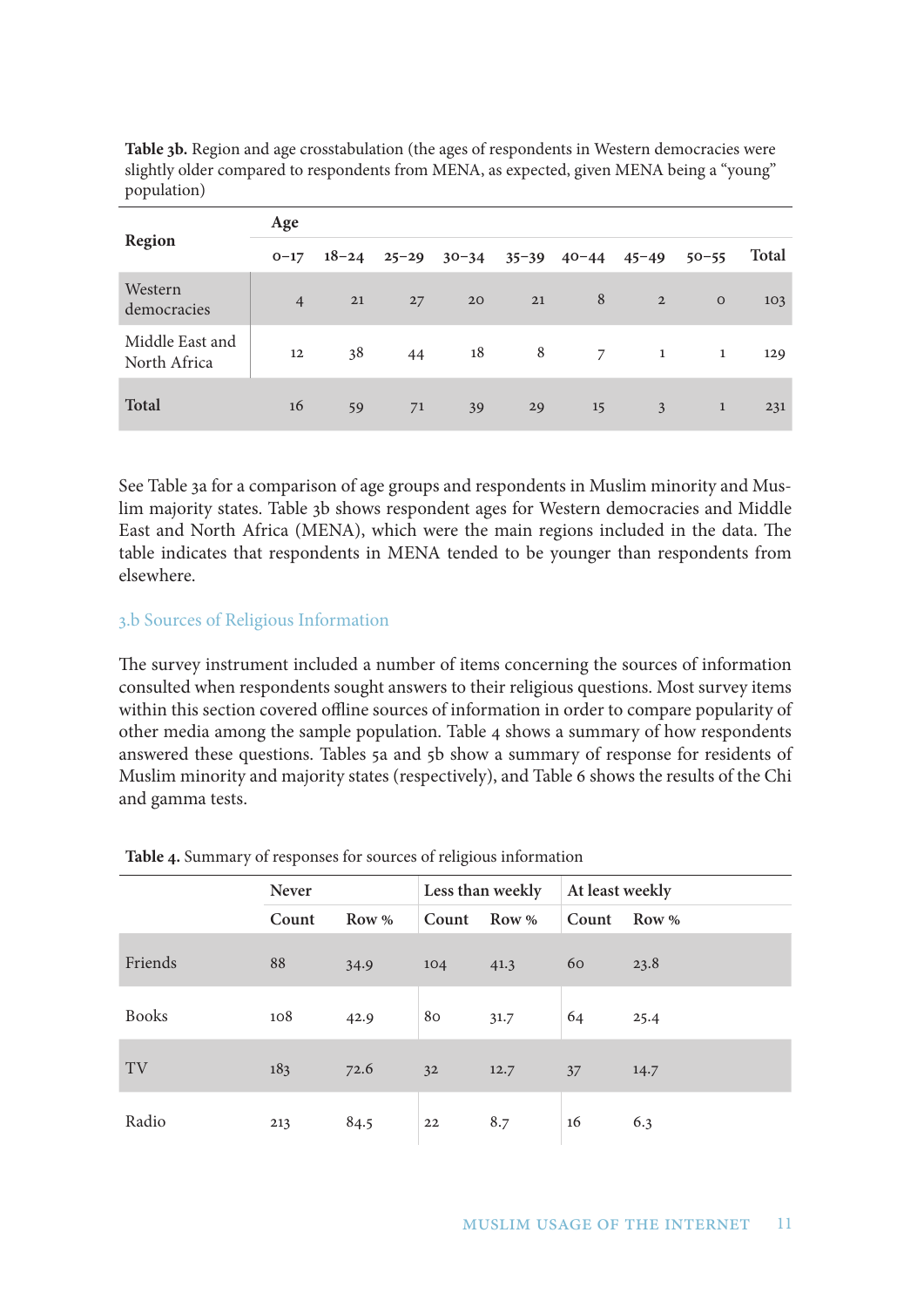| Teacher at school                        | 224 | 88.9 | 16 | 6.3  | 12  | 4.8  |
|------------------------------------------|-----|------|----|------|-----|------|
| Local scholar or<br>imam                 | 172 | 68.3 | 49 | 19.4 | 31  | 12.3 |
| Local religious<br>institution           | 222 | 88.1 | 17 | 6.7  | 13  | 5.2  |
| Attending religious<br>lecture or lesson | 159 | 63.1 | 42 | 16.7 | 51  | 20.2 |
| The Internet                             | 44  | 17.5 | 84 | 33.3 | 124 | 49.2 |
| Other                                    | 193 | 76.6 | 26 | 10.3 | 33  | 13.1 |

**Table 4.** Summary of responses for sources of religious information (*cont'd*)

**Table 5a.** Summary of responses for residents of Muslim minority states

|                                          | Never |       |                  | Less than weekly | At least weekly |       |
|------------------------------------------|-------|-------|------------------|------------------|-----------------|-------|
|                                          | Count | Row % | Count            | Row %            | Count           | Row % |
| Friends                                  | 50    | 44.64 | 39               | 34.82            | 23              | 20.54 |
| <b>Books</b>                             | 39    | 34.82 | 39               | 34.82            | 34              | 30.36 |
| TV                                       | 103   | 91.96 | 5                | 4.46             | $\overline{4}$  | 3.57  |
| Radio                                    | 105   | 93.75 | $\mathbf 2$      | 1.79             | 5               | 4.46  |
| Teacher at school                        | 104   | 92.86 | $\mathbf{1}$     | 0.89             | $\overline{7}$  | 6.25  |
| Local scholar or imam                    | 70    | 62.50 | 23               | 20.54            | 19              | 16.96 |
| Local religious institution              | 98    | 87.50 | $\boldsymbol{6}$ | 5.36             | $\, 8$          | 7.14  |
| Attending religious lecture or<br>lesson | 61    | 54.46 | 19               | 16.96            | 32              | 28.57 |
| The Internet                             | 19    | 16.96 | 43               | 38.39            | 50              | 44.64 |
| Other                                    | 92    | 82.14 | 8                | 7.14             | 12              | 10.71 |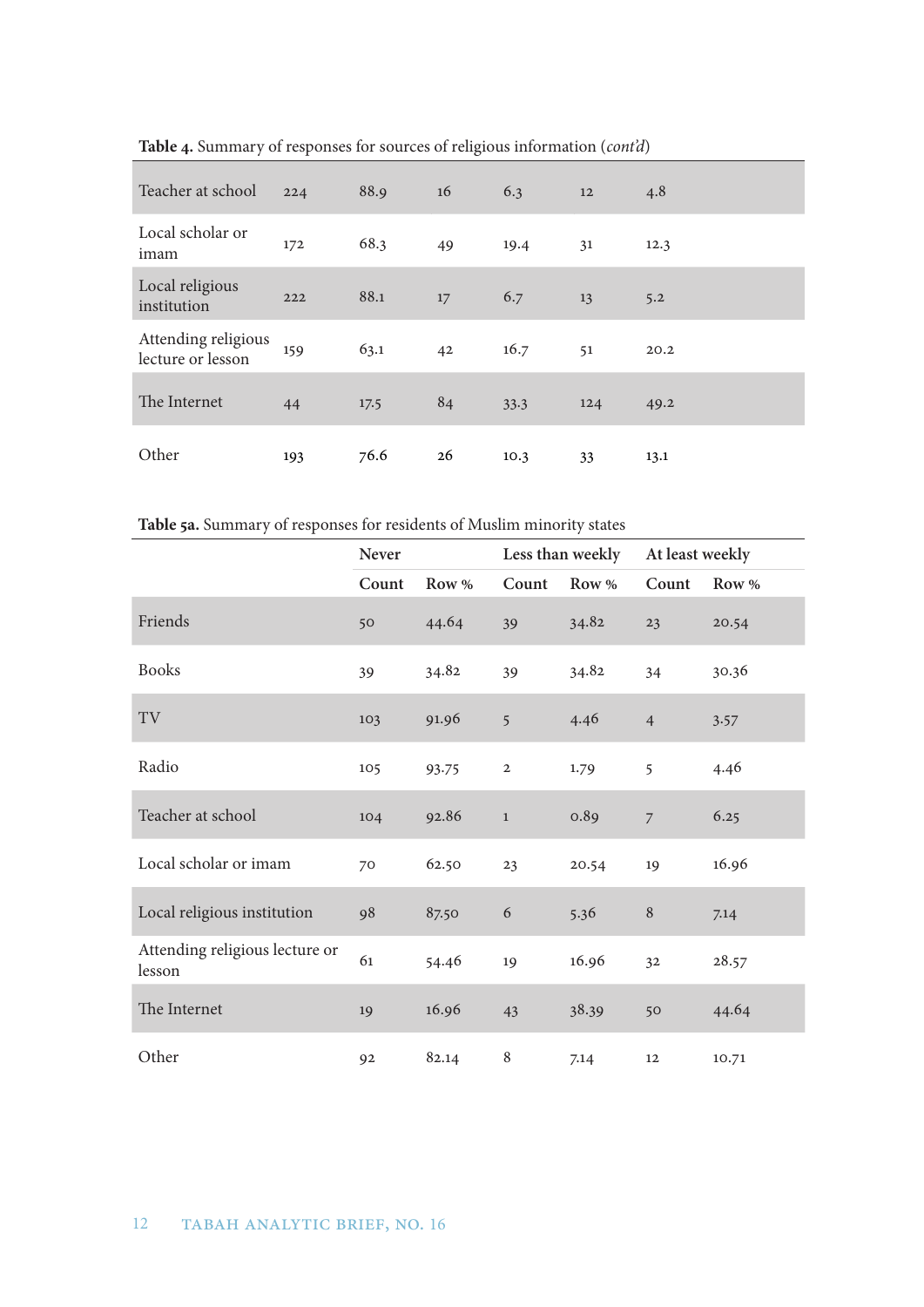|                                          | Never |       | Less than weekly |       | At least weekly |       |
|------------------------------------------|-------|-------|------------------|-------|-----------------|-------|
|                                          | Count | Row % | Count            | Row % | Count           | Row % |
| Friends                                  | 38    | 27.14 | 65               | 46.43 | 37              | 26.43 |
| <b>Books</b>                             | 69    | 49.29 | 41               | 29.29 | 30              | 21.43 |
| TV                                       | 80    | 57.14 | 27               | 19.29 | $\overline{4}$  | 2.86  |
| Radio                                    | 108   | 77.14 | $20\,$           | 14.29 | 12              | 8.57  |
| Teacher at school                        | 120   | 85.71 | 15               | 10.71 | 5               | 3.57  |
| Local scholar or imam                    | 102   | 72.86 | 26               | 18.57 | 12              | 8.57  |
| Local religious institution              | 124   | 88.57 | $11\,$           | 7.86  | 5               | 3.57  |
| Attending religious lecture or<br>lesson | 98    | 70.00 | 23               | 16.43 | 19              | 13.57 |
| The Internet                             | 25    | 17.86 | 41               | 29.29 | 74              | 52.86 |
| Other                                    | 101   | 72.14 | $18\,$           | 12.86 | 21              | 15.00 |

## **Table 5b.** Summary of responses for residents of Muslim majority states

## **Table 6.** Analysis of Muslim minority vs Muslim majority

|                       | <b>Minority vs Majority</b> |       |          |       |  |
|-----------------------|-----------------------------|-------|----------|-------|--|
|                       | $\chi^2$                    |       | $\gamma$ |       |  |
|                       | Value                       | Sig.  | Value    | Sig.  |  |
| Friends               | 8.396                       | 0.015 | 0.259    | 0.012 |  |
| <b>Books</b>          | 5.591                       |       | $-0.24$  | 0.019 |  |
| TV                    | 38.105                      | 0.000 | 0.769    | 0.000 |  |
| Radio                 | 14.723                      | 0.001 | 0.596    | 0.000 |  |
| Teacher at school     | 10.748                      | 0.005 | 0.324    | 0.093 |  |
| Local scholar or imam | 4.664                       | 0.097 | $-0.339$ | 0.052 |  |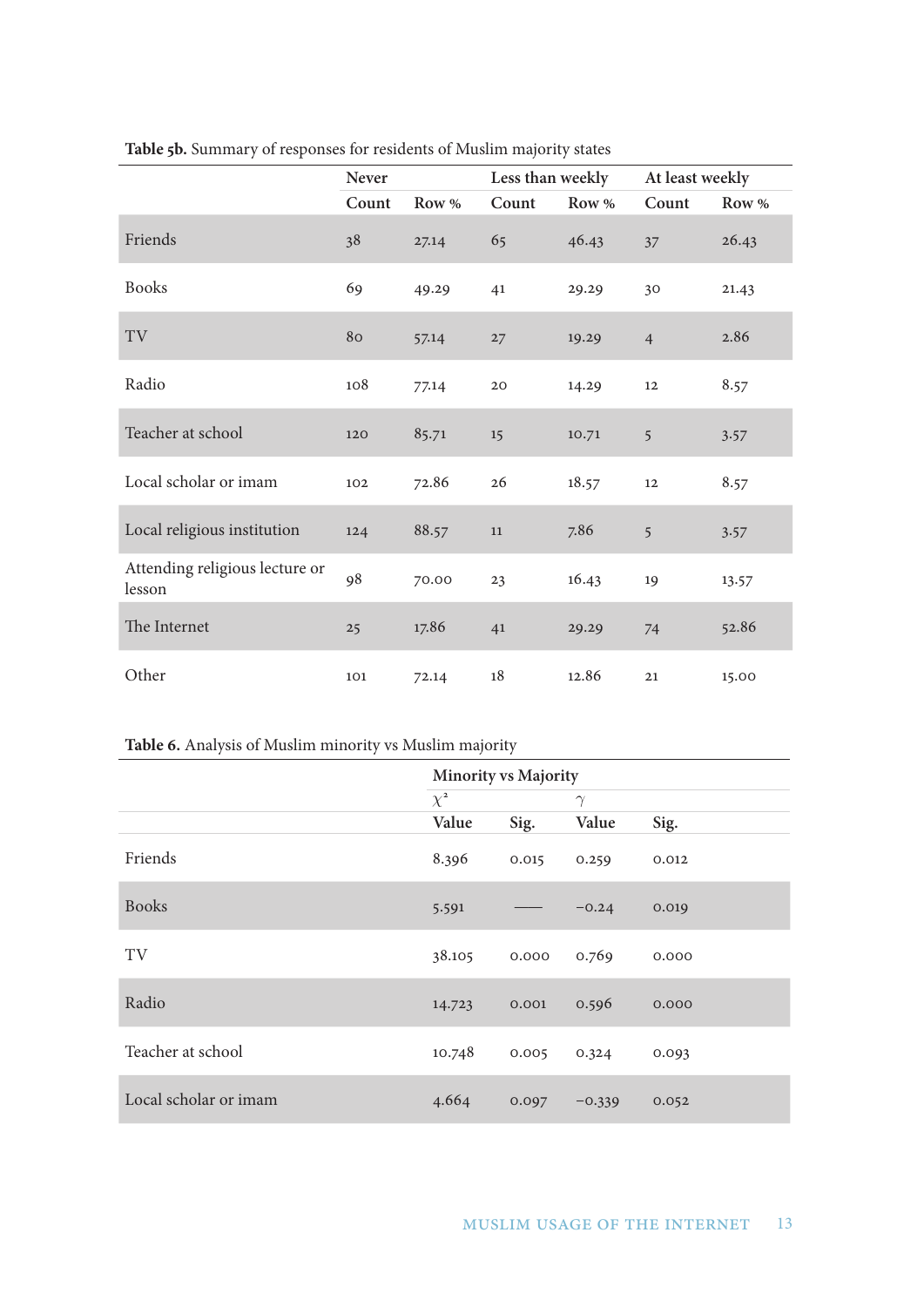| Local religious institution           | 2.123 | 0.346 | $-0.066$ | 0.728 |
|---------------------------------------|-------|-------|----------|-------|
| Attending religious lecture or lesson | 9.303 | 0.01  | $-0.325$ | 0.004 |
| The Internet                          | 2.93  | 0.297 | 0.102    | 0.344 |
| Other                                 | 3.654 | 0.161 | 0.254    | 0.067 |

#### **Table 6**. Analysis of Muslim minority vs Muslim majority (*cont'd*)

#### 3.b.i Friends and Family

Respondents reported the frequency of their seeking answers to religious questions through friends as never: 88 (34.9%), less than weekly: 104 (41.3%), at least weekly: 60 (23.8%).

The frequencies for Muslim minority countries were reported as never: 50 (44.64%), less than weekly: 39 (34.82%), at least weekly: 23 (20.54%); while the frequencies for Muslim majority countries were reported as never: 38 (27.14%), less than weekly: 65 (46.43%), at least weekly: 37 (26.43%).

Chi-squared analysis indicated a statistically significant difference between the frequencies with which residents in Muslim minority states and Muslim majority states sought answers from friends and family ( $\chi$ 2 = 8.396, p <.015). Gamma analysis indicated a positive moderate association ( $\gamma = .259$ ,  $p < .05$ ).

## 3.b.ii Books

Respondents reported the frequency of their use of books to answer religious questions as never: 108 (42.9%), less than weekly: 80 (31.7%), at least weekly: 64 (25.4%).

The frequencies for Muslim minority countries were reported as never: 39 (34.82%), less than weekly: 39 (34.82%), at least weekly: 34 (30.36%); while the frequencies for Muslim majority countries were reported as never: 69 (49.29%), less than weekly: 41 (29.29%), at least weekly: 30 (21.43%).

Gamma analysis indicated a statistically significant relationship between the frequencies with which residents in Muslim minority states and Muslim majority states sought answer from books, though it was somewhat weak and negative ( $\gamma = -0.24$ ,  $p < .019$ ).

#### 3.b.iii TV

Respondents reported the frequency of seeking answers to their religious questions through TV as never: 183 (72.6%), less than weekly: 32 (12.7%), at least weekly: 37 (14.7%).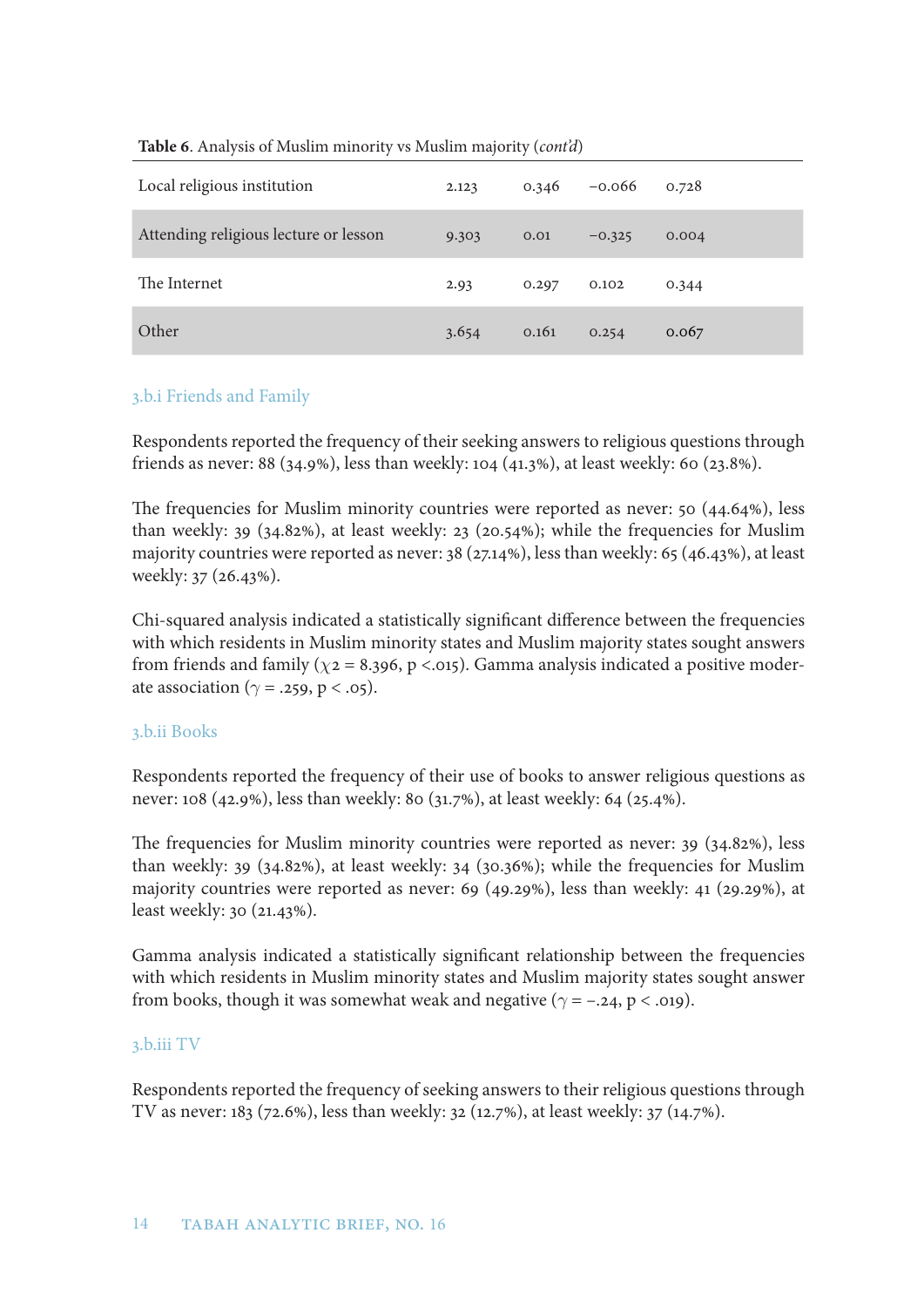The frequencies for Muslim minority countries were reported as never: 103 (91.96%), less than weekly: 5 (4.46%), at least weekly: 4 (3.57%); while the frequencies for Muslim majority countries were reported as never: 80 (57.14%), less than weekly: 27 (19.29%), at least weekly: 4 (2.86%).

Chi-squared analysis indicated a statistically significant difference between the frequencies with which residents in Muslim minority states and Muslim majority states sought answers from TV ( $\chi$ 2 = 38.105, p = .000); gamma analysis indicated a positive strong association ( $\gamma$  $= .769, p = .000$ .

#### 3.b.iv Radio

Respondents reported the frequency of their using the radio to answer religious questions as never: 213 (84.5%), less than weekly: 22 (8.7%), weekly: 11 (4.4%), at least weekly: 16 (6.3%).

The frequencies for Muslim minority countries were reported as never: 105 (93.75%), less than weekly: 2 (1.79%), at least weekly: 5 (4.46%); while the frequencies for Muslim majority countries were reported as never: 108 (77.14%), less than weekly: 20 (14.29%), at least weekly: 12 (8.57%).

Chi-squared analysis indicated a statistically significant difference between the frequencies with which residents in Muslim minority states and Muslim majority states sought answers from radio ( $\chi$ 2 = 14.723, p = .001); gamma analysis indicated a positive strong association  $(\gamma = .596, p = .000).$ 

## 3.b.v Teacher at School

Respondents reported the frequency of their turning to teachers at school for answers to religious questions as never: 224 (88.9%), less than weekly: 16 (6.3%), at least weekly: 12 (4.8%).

The frequencies for Muslim minority countries were reported as never: 104 (92.86%), less than weekly: 1 (0.89%), at least weekly: 7 (6.25%); while the frequencies for Muslim majority countries were reported as never: 120 (85.71%), less than weekly: 15 (10.71%), at least weekly: 5 (3.57%).

Chi-squared analysis indicated a statistically significant difference between the frequencies with which residents in Muslim minority states and Muslim majority states sought answers from a teacher at school ( $\chi$ 2 = 10.748, p < .005).

## 3.b.vi Local Religious Scholars or Imams

Respondents reported the frequency of their using a local scholar or imam for answers as never: 172 (68.3%), less than weekly: 49 (19.4%), at least weekly: 31 (12.3%).

The frequencies for Muslim minority countries were reported as never: 70 (62.50%), less than weekly: 23 (20.54%), at least weekly: 19 (16.96%); while the frequencies for Muslim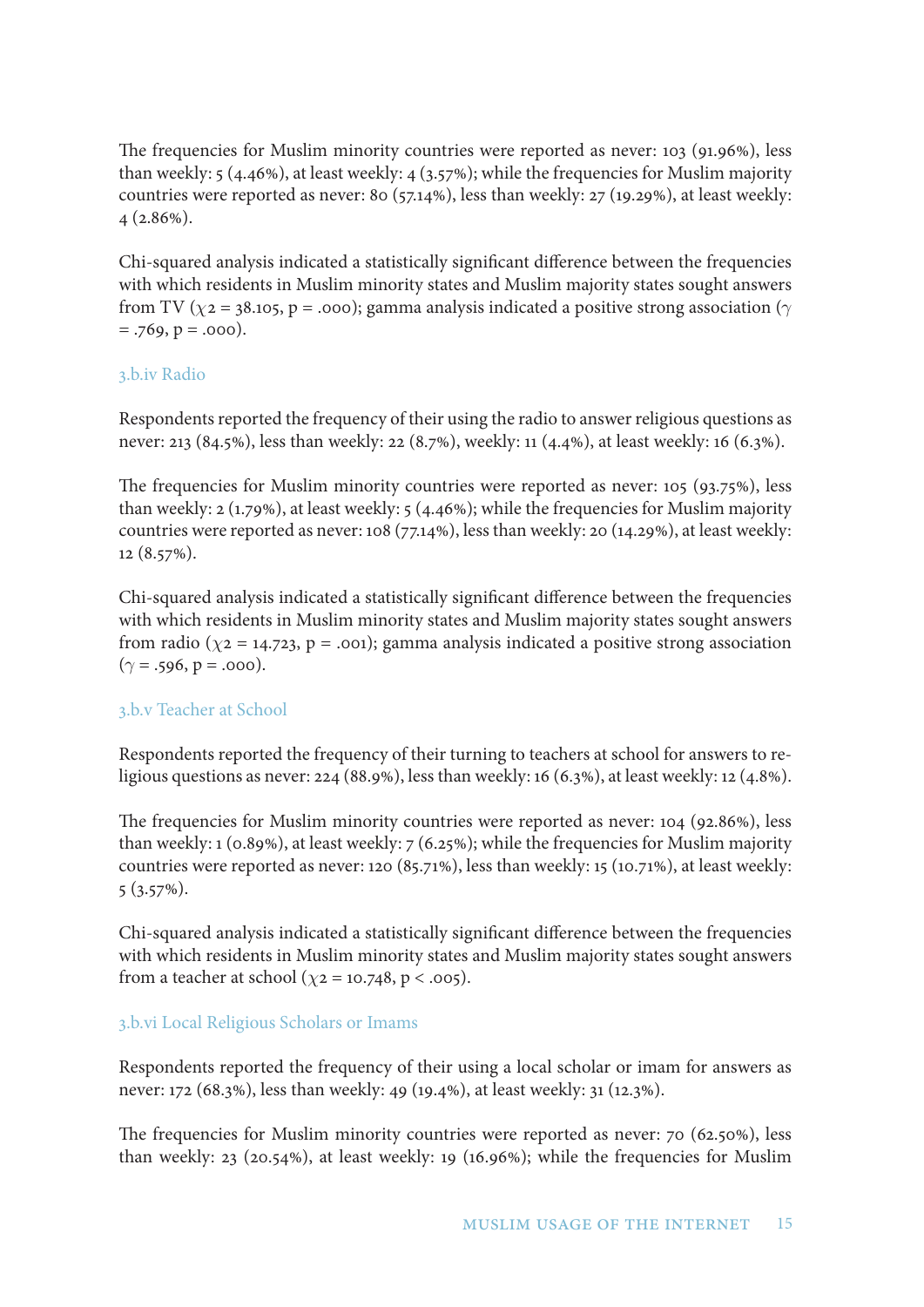majority countries were reported as never: 102 (72.86%), less than weekly: 26 (18.57%), at least weekly: 12 (8.57%).

Chi-squared and gamma analysis did not indicate any statistically significant associations.

## 3.b.vii Local Religious Institutions

Respondents reported the frequency of their using a local institute for answers as never: 222 (88.1%), less than weekly: 17 (6.7%), at least weekly: 13 (5.2%).

The frequencies for Muslim minority countries were reported as never: 98 (87.50%), less than weekly: 6 (5.36%), at least weekly: 8 (7.14%); while the frequencies for Muslim majority countries were reported as never: 124 (88.57%), less than weekly: 11 (7.86%), at least weekly: 5 (3.57%).

Chi-squared and gamma analysis did not indicate any statistically significant associations.

## 3.b.viii Attending Lectures

Respondents reported the frequency of their attending religious lessons and lectures in order to answer questions about religion as never: 159 (63.1%), less than weekly: 42 (16.7%), at least weekly: 51 (20.2%).

The frequencies for Muslim minority countries were reported as never: 61 (54.46%), less than weekly: 19 (16.96%), at least weekly: 32 (28.57%); while the frequencies for Muslim majority countries were reported as never: 98 (70.00%), less than weekly: 23 (16.43%), at least weekly: 19 (13.57%).

Chi-squared analysis indicated a statistically significant difference between the frequencies with which residents in Muslim minority states and Muslim majority states sought answers by attending religious lectures ( $\chi$ 2 = 9.303, p < .01); gamma analysis indicated a strong negative relationship ( $\gamma = .769$ ,  $p < .005$ ).

## 3.b.ix The Internet

Respondents reported the frequency of their seeking answers to their religious questions through the Internet as never: 44 (17.5%), less than weekly: 84 (33.3%), at least weekly: 124  $(49.2\%)$ .

The frequencies for Muslim minority countries were reported as never: 19 (16.96%), less than weekly: 43 (38.39%), at least weekly: 50 (44.64%); while the frequencies for Muslim majority countries were reported as never: 25 (17.86%), less than weekly: 41 (29.29%), at least weekly: 74 (52.86%).

Chi-squared and gamma analysis did not indicate any statistically significant associations.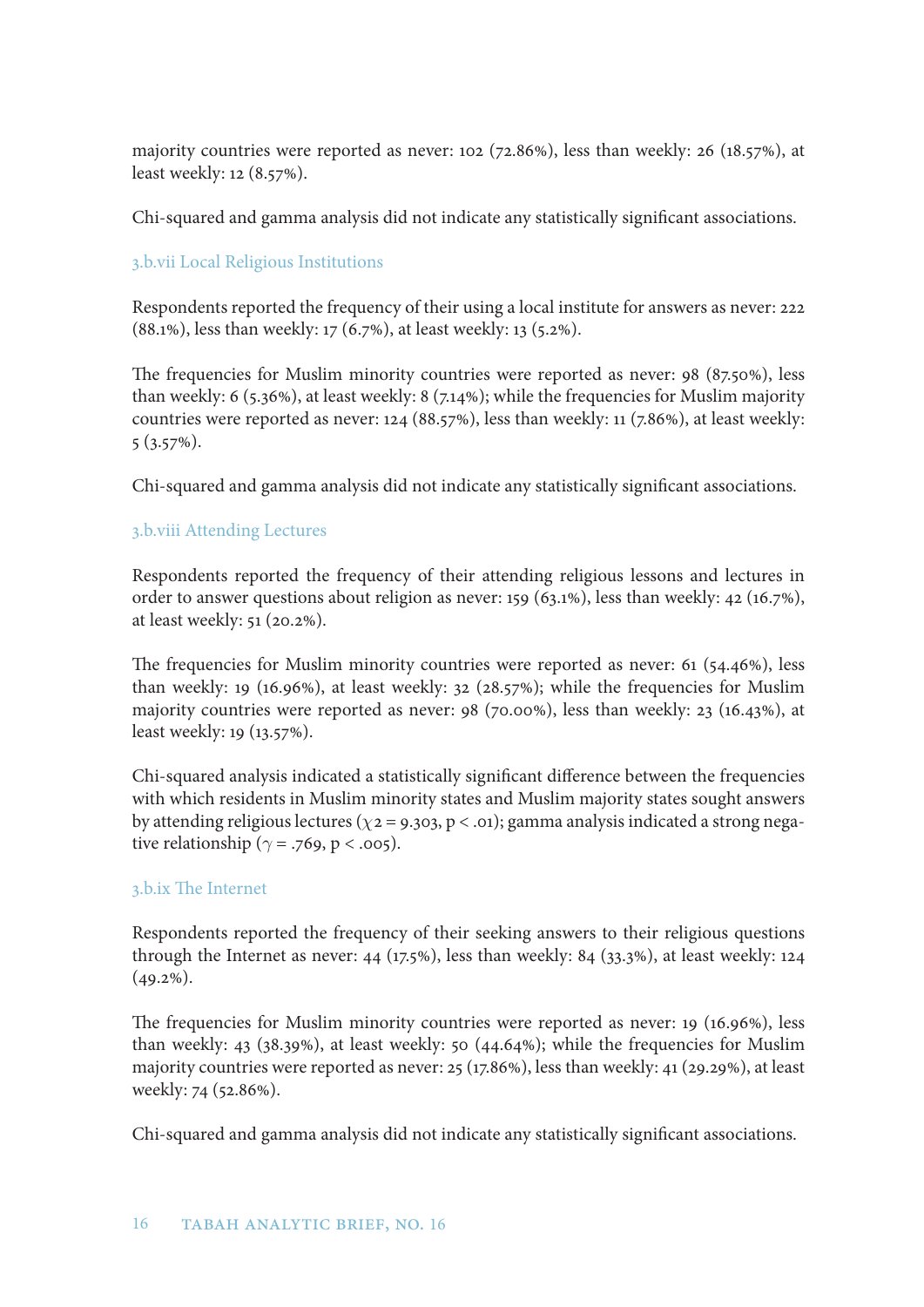#### 3.b.x Other

Respondents reported the frequency of their seeking answers to religious questions through other sources as never: 193 (76.6%), less than weekly: 26 (10.3%), at least weekly: 51(20.2%).

The frequencies for Muslim minority countries were reported as never: 92 (82.14%), less than weekly: 8 (7.14%), at least weekly: 12 (10.71%); while the frequencies for Muslim majority countries were reported as never: 101 (72.14%), less than weekly: 18 (12.86%), at least weekly: 21 (15.00%).

Chi-squared and gamma analysis did not indicate any statistically significant associations.

#### 3.c Usage of the Internet

The survey instrument included a number of items concerning the frequency with which respondents use various Internet-based services for religious purposes. Most survey items within this section covered offline sources of information.

The results for Internet, Facebook, and Twitter usage were likely biased since the survey was distributed through Facebook and Twitter, which both received a high percentage of daily users.

Table 7 shows a summary of how respondents answered these questions. Tables 8a and 8b show a summary of response for residents of Muslim minority and majority states (respectively), and Table 9 shows the results of the Chi and gamma tests.

| $\overline{\phantom{a}}$<br>л.               |                |              | U     |                  |                 |       |
|----------------------------------------------|----------------|--------------|-------|------------------|-----------------|-------|
|                                              | <b>Never</b>   |              |       | Less than weekly | At least weekly |       |
|                                              | Count          | Row %        | Count | Row %            | Count           | Row % |
| Internet                                     | $\overline{O}$ | $\mathbf{O}$ | 24    | 9.5              | 228             | 90.5  |
| Facebook                                     | 72             | 28.6         | 24    | 9.5              | 156             | 61.9  |
| Twitter                                      | 125            | 49.6         | 25    | 9.9              | 98              | 38.9  |
| <b>Blogs</b>                                 | 111            | 44           | 54    | 21.4             | 87              | 34.5  |
| Learn Qur'an or hadith                       | 132            | 52.4         | 55    | 21.8             | 65              | 25.8  |
| Learn about Islam                            | 90             | 35.7         | 71    | 28.2             | 91              | 36.1  |
| Participate in online lessons<br>or lectures | 90             | 35.7         | 60    | 23.8             | 102             | 40.5  |

#### **Table 7.** Summary of response for Internet-based usage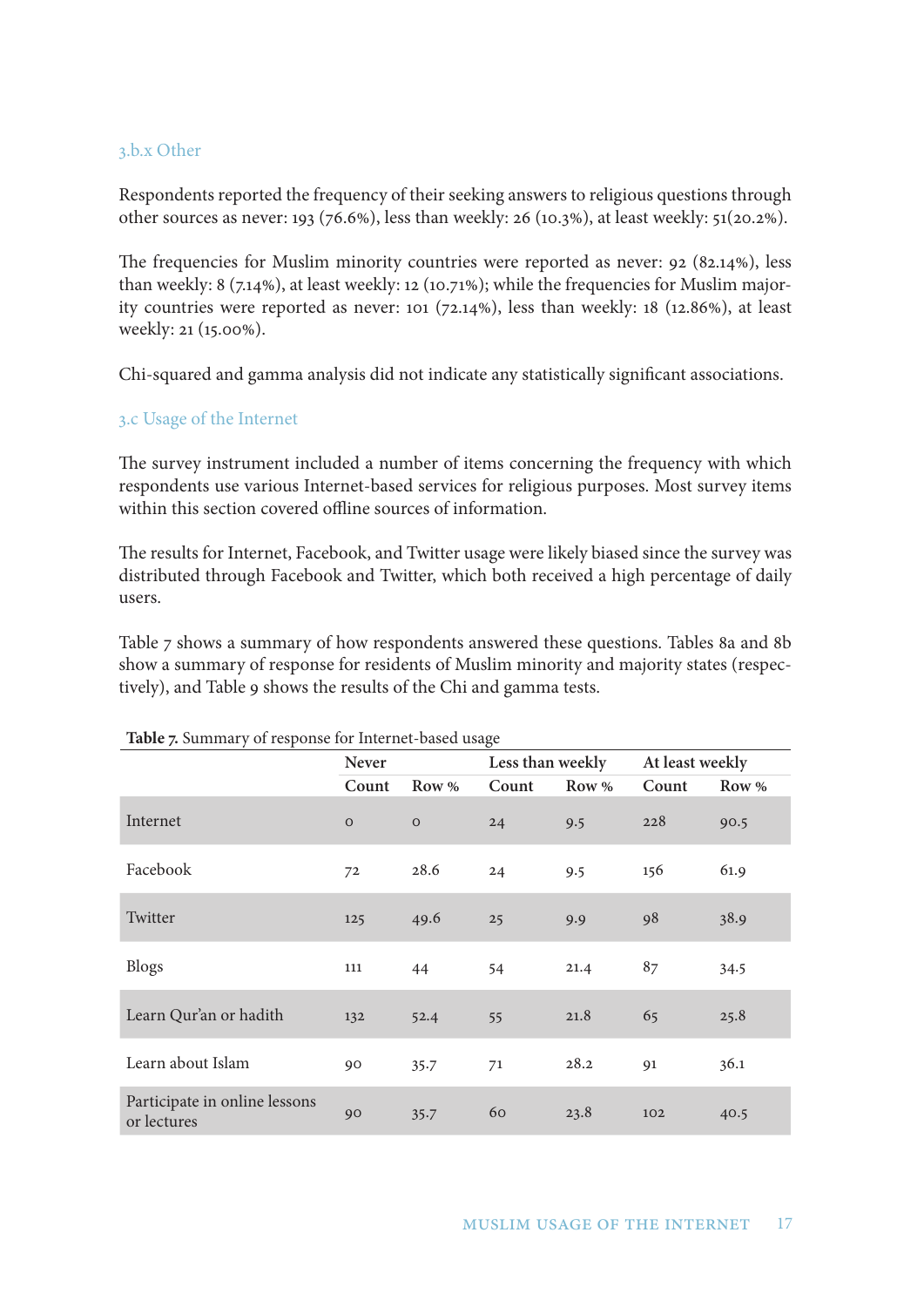| Listen to anāshīd or adhkār                    | 124 | 49.2 | 45 | 17.9 | 83 | 32.9 |
|------------------------------------------------|-----|------|----|------|----|------|
| Visiting websites of scholars<br>or institutes | 86  | 34.1 | 71 | 28.2 | 95 | 37.7 |
| Asking questions of scholars<br>or institutes  | 198 | 78.6 | 33 | 13.1 | 21 | 8.3  |
| Using religious discussion<br>boards           | 199 | 78.9 | 26 | 10.3 | 27 | 10.7 |
| Teaching or doing da'wa                        | 198 | 78.6 | 27 | 10.7 | 27 | 10.7 |

**Table 7.** Summary of response for Internet-based usage (*cont'd*)

**Table 8a.** Summary of response for Internet-based usage by Muslim minority state residents

|                                                | Never        |       | Less than weekly |       | At least weekly |       |
|------------------------------------------------|--------------|-------|------------------|-------|-----------------|-------|
|                                                | Count        | Row % | Count            | Row % | Count           | Row % |
| Internet                                       | $\mathbf{O}$ | 0.00  | 9                | 8.04  | 103             | 91.96 |
| Facebook                                       | 42           | 37.50 | 9                | 8.04  | 61              | 54.46 |
| Twitter                                        | 67           | 59.82 | $\overline{7}$   | 6.25  | 38              | 33.93 |
| <b>Blogs</b>                                   | 43           | 38.39 | 22               | 19.64 | 47              | 41.96 |
| Learn Qur'an or hadith                         | 61           | 54.46 | 21               | 18.75 | 30              | 26.79 |
| Learn about Islam                              | 36           | 32.14 | 33               | 29.46 | 43              | 38.39 |
| Participate in online<br>lessons or lectures   | 30           | 26.79 | 27               | 24.11 | 55              | 49.11 |
| Listen to anāshīd or adhkār                    | 47           | 41.96 | 21               | 18.75 | 44              | 39.29 |
| Visiting websites of<br>scholars or institutes | 28           | 25.00 | 32               | 28.57 | 52              | 46.43 |
| Asking questions of<br>scholars or institutes  | 89           | 79.46 | 13               | 11.61 | 10              | 8.93  |
| Using religious discussion<br>boards           | 82           | 73.21 | 12               | 10.71 | 18              | 16.07 |
| Teaching or doing da'wa                        | 88           | 78.57 | 10               | 8.93  | 14              | 12.50 |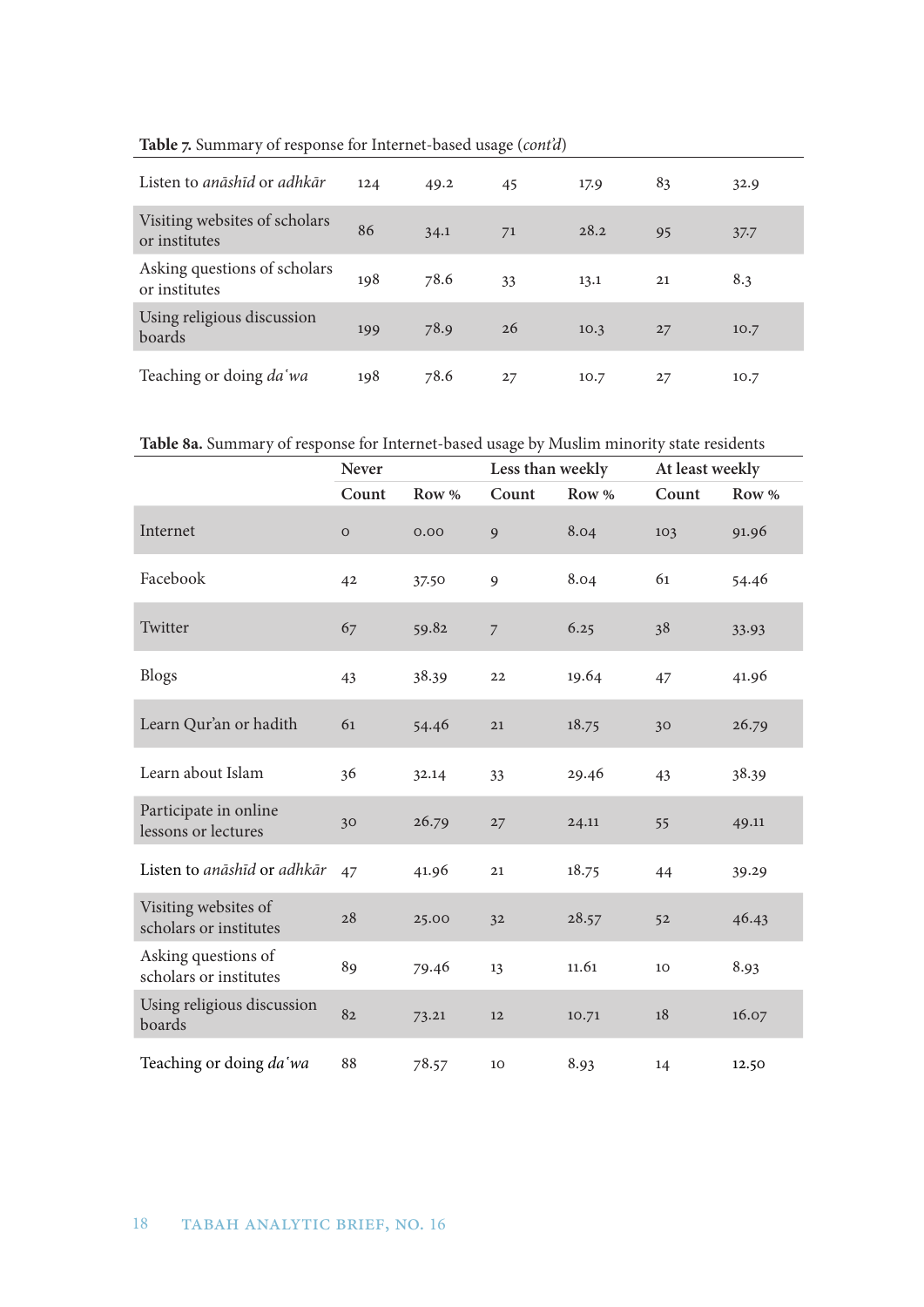|                                                | Never       |       | Less than weekly |       | At least weekly |       |
|------------------------------------------------|-------------|-------|------------------|-------|-----------------|-------|
|                                                | Count       | Row % | Count            | Row % | Count           | Row % |
| Internet                                       | $\mathbf O$ | 0.00  | 15               | 10.71 | 125             | 89.29 |
| Facebook                                       | 30          | 21.43 | 15               | 10.71 | 95              | 67.86 |
| Twitter                                        | 58          | 41.43 | 18               | 12.86 | 64              | 45.71 |
| <b>Blogs</b>                                   | 68          | 48.57 | 32               | 22.86 | 40              | 28.57 |
| Learn Qur'an or hadith                         | 71          | 50.71 | 34               | 24.29 | 35              | 25.00 |
| Learn about Islam                              | 54          | 38.57 | 33               | 38.00 | 48              | 34.29 |
| Participate in online lessons<br>or lectures   | 60          | 42.86 | 33               | 23.57 | 47              | 33.57 |
| Listen to anāshīd or adhkār                    | 77          | 55.00 | 24               | 17.14 | 39              | 27.86 |
| Visiting websites of scholars<br>or institutes | 58          | 41.43 | 39               | 27.86 | 43              | 30.71 |
| Asking questions of scholars<br>or institutes  | 109         | 77.86 | 20               | 14.29 | 11              | 7.86  |
| Using religious discussion<br>boards           | 117         | 83.57 | 14               | 10.00 | 19              | 13.57 |
| Teaching or doing da'wa                        | 110         | 78.57 | 17               | 12.14 | 13              | 9.29  |

**Table 8b.** Summary of response for Internet-based usage by Muslim majority state residents

## **Table 9.** Comparison of minority vs majority

|                        | $\chi^2$ |                 | $\gamma$ |       |
|------------------------|----------|-----------------|----------|-------|
|                        | Value    | Sig.            | Value    | Sig.  |
| Internet               | 0.518    | 0.309           | $-0.157$ | 0.965 |
| Facebook               | 7.897    | 0.019           | 0.29     | 0.013 |
| Twitter                | 9.117    | 0.01            | 0.287    | 0.009 |
| <b>Blogs</b>           | 4.996    | $0.082 - 0.218$ |          | 0.036 |
| Learn Qur'an or hadith | 1.118    | 0.572           | 0.032    | 0.773 |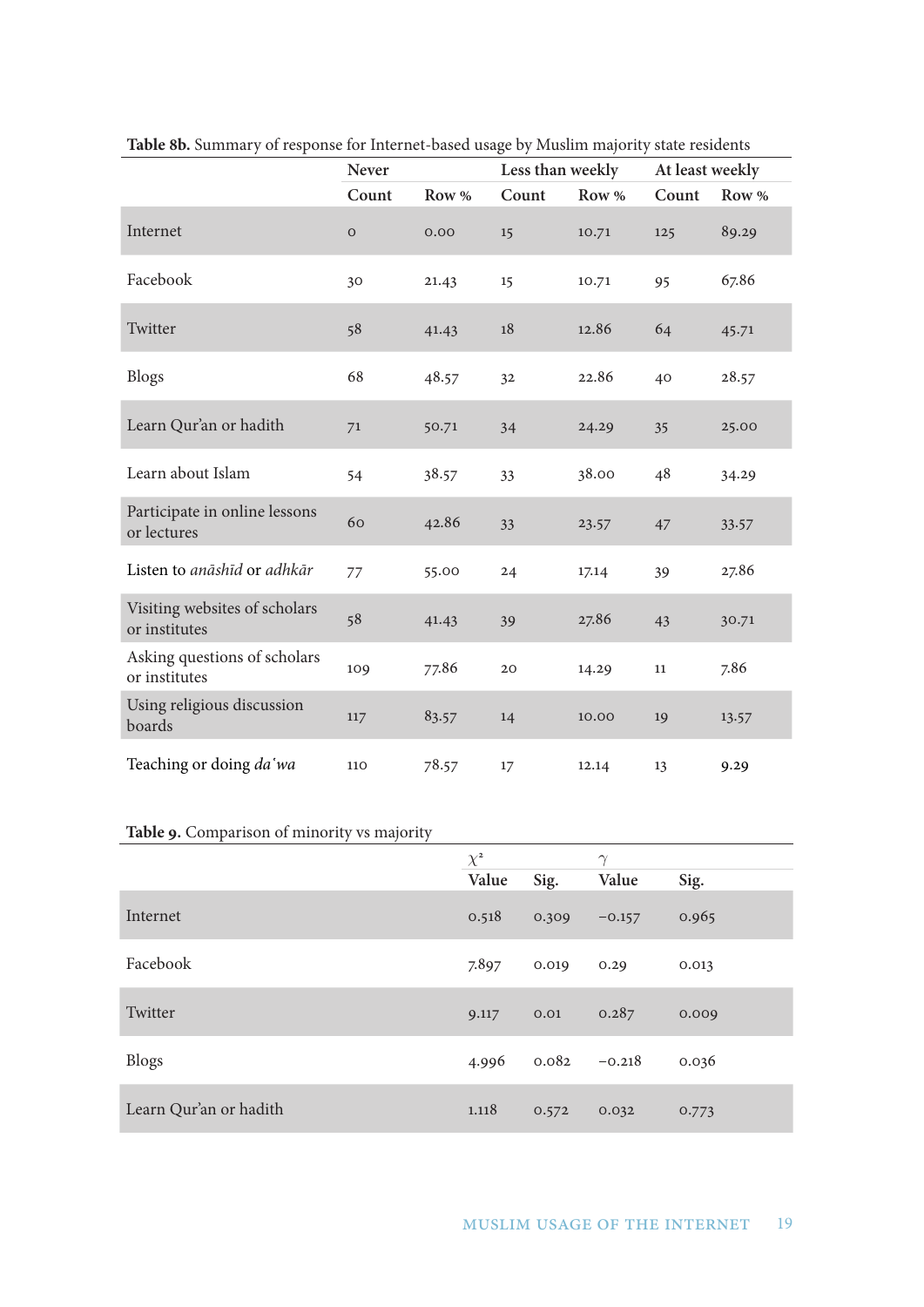| Learn about Islam                           | 1.13        | 0.568 | $-0.102$ | 0.325 |
|---------------------------------------------|-------------|-------|----------|-------|
| Participate in online lessons or lectures   | 8.218       | 0.016 | $-0.295$ | 0.003 |
| Listen to anāshīd or adhkār                 | 4.706       | 0.095 | $-0.232$ | 0.029 |
| Visiting websites of scholars or institutes | 9.008       | 0.011 | $-0.305$ | 0.002 |
| Asking questions of scholars or institutes  | $0.447$ 0.8 |       | 0.035    | 0.812 |
| Using religious discussion boards           | 6.276       | 0.043 | $-0.307$ | 0.033 |
| Teaching or doing da'wa                     | 1.2         | 0.549 | $-0.019$ | 0.896 |

#### **Table 9.** Comparison of minority vs majority (*cont'd*)

#### 3.c.i The Internet

Respondents reported the frequency of their usage of Internet as never: 0 (0.00%), less than weekly: 24 (9.5%), at least weekly: 228 (90.5%).

The frequencies for Muslim minority countries were reported as never: 0 (0.00%), less than weekly: 9 (8.04%), at least weekly: 103 (91.96%); while the frequencies for Muslim majority countries were reported as never: 0 (0.00%), less than weekly: 15 (10.71%), at least weekly: 125 (89.29%).

Statistical analysis did not indicate any statistically significant associations between Internet usage and being resident in a Muslim majority state.

#### 3.c.ii Facebook

Respondents reported the frequency of their use of Facebook as never: 72 (28.6%), less than weekly: 24 (9.5%), at least weekly: 156 (61.9%).

The frequencies for Muslim minority countries were reported as never: 42 (37.50%), less than weekly: 9 (8.04%), at least weekly: 61 (54.46%); while the frequencies for Muslim majority countries were reported as never: 30 (21.43%), less than weekly: 15 (10.71%), at least weekly: 95 (67.86%).

Chi-squared analysis indicated a statistically significant difference between the frequencies with which residents in Muslim minority states and Muslim majority states used Facebook ( $\chi$ 2 = 7.896, p < .05); gamma analysis indicated a moderate positive relationship ( $\gamma$  = .29, p  $\langle$  .01).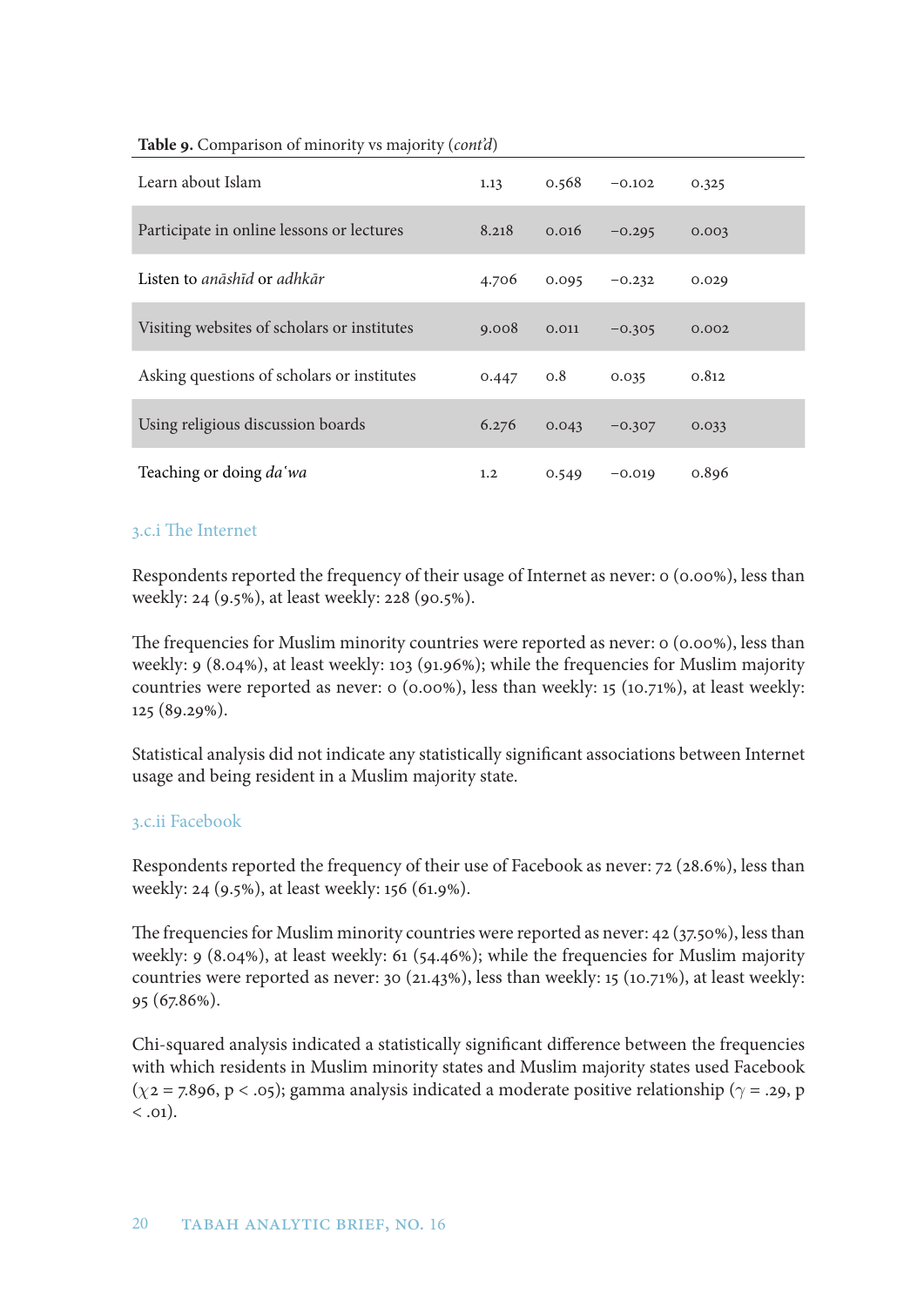#### 3.c.iii Twitter

Respondents reported the frequency of their use of Twitter as never: 125 (49.6%), less than weekly: 25 (9.9%), at least weekly: 98 (38.9%).

The frequencies for Muslim minority countries were reported as never: 67 (59.82%), less than weekly: 7 (6.25%), at least weekly: 38 (33.93%); while the frequencies for Muslim majority countries were reported as never: 58 (41.43%), less than weekly: 18 (12.86%), at least weekly: 64 (45.71%).

Chi-squared analysis indicated a statistically significant difference between the frequencies with which residents in Muslim minority states and Muslim majority states used Twitter ( $\chi$ 2 = 9.117, p <= .01), and gamma analysis indicated a moderate positive relationship ( $\gamma$  = .287,  $p < .01$ ).

#### 3.c.iv Blogs

Respondents reported the frequency of their use of Blogs as never: 111 (44.0%), less than weekly: 54 (21.4%), at least weekly: 87 (34.5%).

The frequencies for Muslim minority countries were reported as never: 43 (38.39%), less than weekly: 22 (19.64%), at least weekly: 47 (41.96%); while the frequencies for Muslim majority countries were reported as never: 68 (48.57%), less than weekly: 32 (22.86%), at least weekly: 40 (28.57%).

Chi-squared analysis indicated a statistically significant difference between the frequencies with which residents in Muslim minority states and Muslim majority states used blogs and being resident in a Muslim majority state ( $\chi$ 2 = -.218, p < .05).

#### 3.c.v Learn Qur'an or Hadith

Respondents reported the frequency of their usage of the Internet to learn Qur'an or hadith as never: 132 (52.4%), less than weekly: 55 (21.8%), at least weekly: 65 (25.8%).

The frequencies for Muslim minority countries were reported as never: 61 (54.46%), less than weekly: 21 (18.75%), at least weekly: 30 (26.79%); while the frequencies for Muslim majority countries were reported as never: 71 (50.71%), less than weekly: 34 (24.29%), at least weekly: 35 (25.00%).

Chi-squared analysis indicated a statistically significant difference between the frequencies with which residents in Muslim minority states and Muslim majority states learned Qur'an or hadith through the Internet and being resident in a Muslim majority state.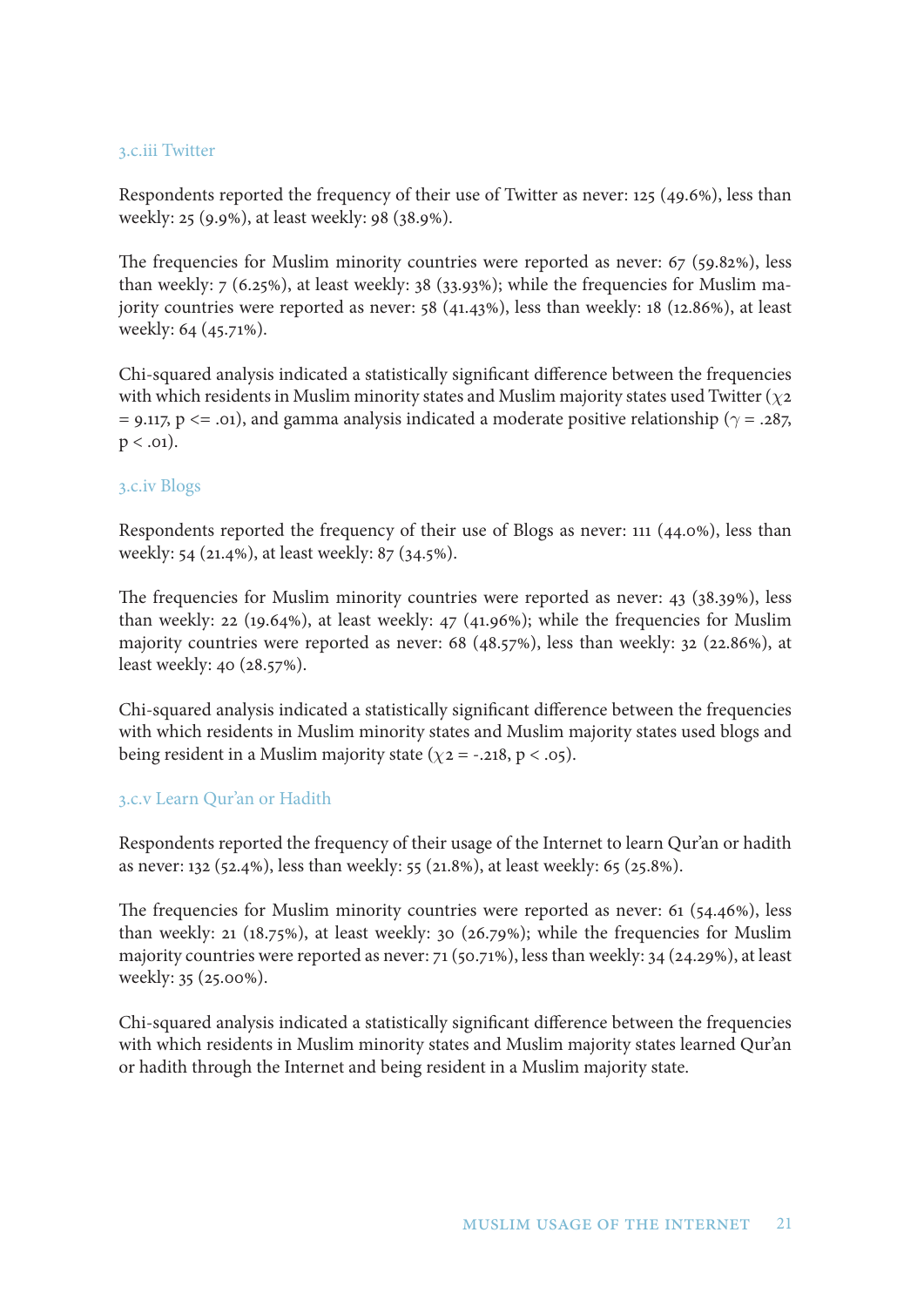#### 3.c.vi Learn about Islam

Respondents reported the frequency of their usage to learn about Islam as never: 90 (35.7%), less than weekly: 71 (28.2%), at least weekly: 91 (36.1%).

The frequencies for Muslim minority countries were reported as never: 36 (32.14%), less than weekly: 33 (29.46%), at least weekly: 43 (38.39%); while the frequencies for Muslim majority countries were reported as never: 71 (50.71%), less than weekly: 34 (24.29%), at least weekly: 35 (25.00%).

Chi-squared and gamma analysis did not indicate any statistically significant associations.

## 3.c.vii Participate in Religious Lessons

Respondents reported the frequency of their usage of the Internet to participate in lessons as never: 90 (35.7%), less than weekly: 60 (23.8%), at least weekly: 102 (40.5%).

The frequencies for Muslim minority countries were reported as never: 30 (26.79%), less than weekly: 27 (24.11%), at least weekly: 55 (49.11%); while the frequencies for Muslim majority countries were reported as never: 60 (42.86%), less than weekly: 33 (23.57%), at least weekly: 48 (33.57%).

Chi-squared analysis indicated a statistically significant difference between the frequencies with which residents in Muslim minority states and Muslim majority states used the Internet to participate in religious lessons ( $\chi$ 2 = 8.218, p < .05); gamma analysis indicated a moderate positive relationship ( $\gamma$  = .295, p < .05).

## 3.c.viii Listen to *Anāshīd* or *Adhkār*

Respondents reported the frequency of their using the Internet to listen to *anāshīd* or *adhkār* as never: 124 (49.2%), less than weekly: 45 (17.9%), at least weekly: 83 (32.9%).

The frequencies for Muslim minority countries were reported as never: 47 (41.96%), less than weekly: 21 (18.75%), at least weekly: 44 (39.29%); while the frequencies for Muslim majority countries were reported as never: 77 (55.00%), less than weekly: 24 (17.14%), at least weekly: 39 (27.86%).

Chi-squared analysis indicated a statistically significant difference between the frequencies with which residents in Muslim minority states and Muslim majority states used the Internet to listen to *anāshīd* and *adhkār* ( $\gamma$  = -.232, p < .05).

## 3.c.ix Visit Websites of Religious Scholars or Institutions

Respondents reported the frequency of their usage of the Internet to visit websites of scholars or institutes as never: 86 (34.1%), less than weekly: 71 (28.2%), at least weekly: 95 (37.7%), daily: 28 (11.1%).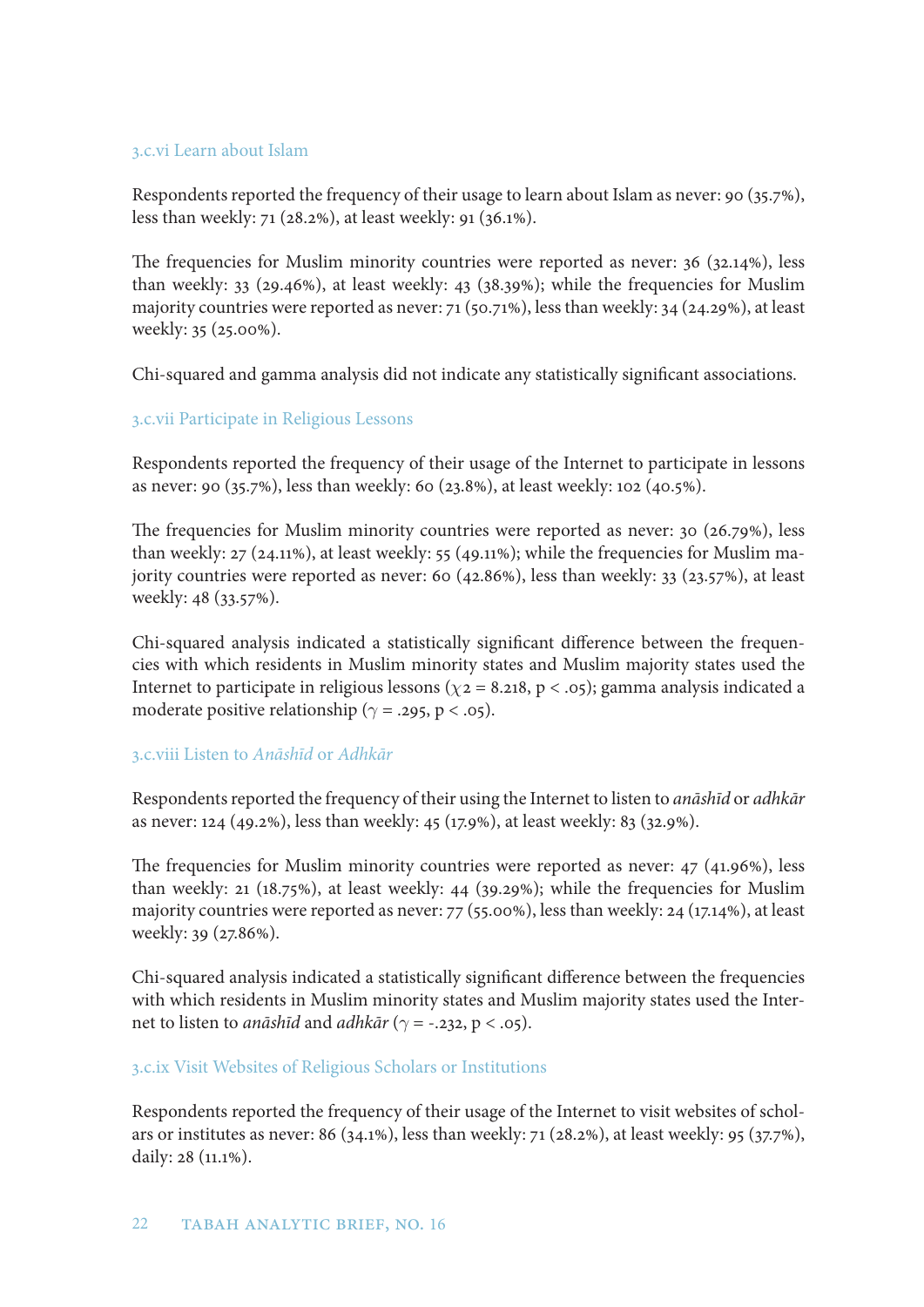The frequencies for Muslim minority countries were reported as never: 28 (25.00%), less than weekly: 32 (28.57%), at least weekly: 52 (46.43%); while the frequencies for Muslim majority countries were reported as never: 58 (41.43%), less than weekly: 39 (27.86%), at least weekly: 43 (30.71%).

Chi-squared analysis indicated a statistically significant difference between the frequencies with which residents in Muslim minority states and Muslim majority states used the Internet to visit websites of religious scholars or institutions ( $\chi$ 2 = 9.008, p < .05); gamma analysis indicated a moderate positive relationship ( $\gamma$  = -.305, p < .005).

#### 3.c.x Ask Questions of Scholars or Institutions

Respondents reported the frequency of their usage of the Internet to ask questions of scholars or institutes as never: 198 (78.6%), less than weekly: 33 (13.1%), at least weekly: 21 (8.3%).

The frequencies for Muslim minority countries were reported as never: 89 (79.46%), less than weekly: 13 (11.61%), at least weekly: 10 (8.93%); while the frequencies for Muslim majority countries were reported as never: 109 (77.86%), less than weekly: 20 (14.29%), at least weekly: 11 (7.86%).

Chi-squared and gamma analysis did not indicate any statistically significant associations.

#### 3.c.xi Using Discussion Boards for Religious Topics

Respondents reported the frequency of their use of discussion boards for religious topics as never: 199 (79.0%), less than weekly: 26 (10.3%), at least weekly: 27 (10.7%).

The frequencies for Muslim minority countries were reported as never: 82 (73.21%), less than weekly: 12 (10.71%), at least weekly: 18 (16.07%); while the frequencies for Muslim majority countries were reported as never: 117 (83.57%), less than weekly: 14 (10.00%), at least weekly: 19 (13.57%).

Chi-squared analysis indicated a statistically significant difference between the frequencies with which residents in Muslim minority states and Muslim majority states used discussion boards for religious topics ( $\chi$ 2 = 6.275, p <= .05); gamma analysis indicated a moderate negative relationship ( $\gamma$  = -.307, p < .05).

#### 3.c.xii Teach or Do *Da*ʿ*wa*

Respondents reported the frequency of their usage of the Internet to teach or do *da*ʿ*wa* as never: 198 (78.6%), less than weekly: 27 (10.7%), at least weekly: 27 (10.7%).

The frequencies for Muslim minority countries were reported as never: 88 (78.57%), less than weekly: 10 (8.93%), at least weekly: 14 (12.50%); while the frequencies for Muslim majority countries were reported as never: 110 (78.57%), less than weekly: 17 (12.14%), at least weekly: 13 (9.29%).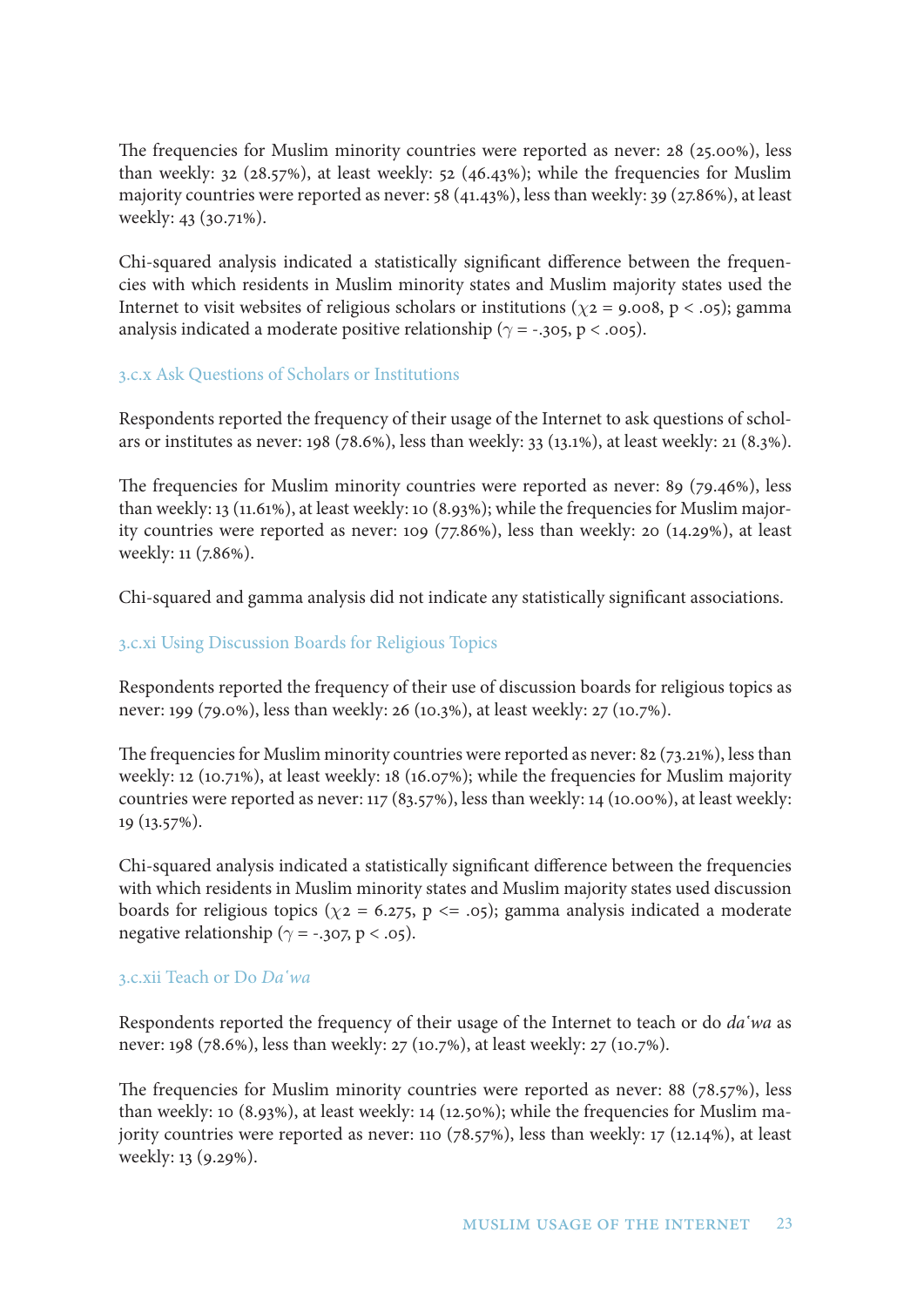Chi-squared and gamma analysis did not indicate any statistically significant associations.

#### **DISCUSSION**

Overall, respondents consulted the following informational services when seeking answers to religious questions during the past month: Internet (82.5%), friends (65.1%), books (57.1%), attending religious lessons (36.9%), local scholar or imam (31.7%), TV (27%), radio (15%), local religious institutions (11.9%), a teacher at school (11.1%), and through other means  $(23.4\%).$ 

Respondents' use of the Internet over the past month included: Facebook (71.4%), visiting websites of scholars or religious institutions (65.9%), learning about Islam (64.3%), participating in online lessons (64.3%), blogs (55.9%), listening to *anāshīd* and *adhkār* (50.8%), Twitter (48.8%), learning Qur'an or hadith (47.6%), asking questions of religious scholars or institutions (21.4%), teaching or doing *da*ʿ*wa* (21.4%), and using religious discussion forums  $(21\%)$ .

The analysis earlier in this study indicated that being resident in either a Muslim minority or Muslim majority state does influence the types of sources Muslims use for answering questions about religion, and also influences the purposes for which they use the Internet. In general, the analysis supports rejecting the null hypothesis presented earlier and affirming that whether one is in a Muslim minority or Muslim majority state is associated with the informational sources Muslims use to find answers to questions on religion, and how they use the Internet for religious purposes. However, the more interesting questions are which behaviors are affected and why.

Although the analysis indicated statistically significant associations between being resident in a Muslim minority or majority state and the behaviors mentioned on the survey, it does not establish causality nor explain why this is so. Knowledge of the context within which the behavior occurs may shed light on possible explanations.

Statistical analysis indicated that there were statistically significant differences between the informational sources consulted when seeking answers to religious questions used by respondents in Muslim majority states and in Muslim minority states. Respondents in Muslim majority states make more frequent usage of friends and family, TV, radio, and teachers at school. In contrast, their counterparts in Muslim minority states more frequently seek answers to religious questions by attending religious lessons. Additionally, respondents in Muslim minority states use the Internet more frequently to participate in online lessons, visit websites of religious scholars or institutions, and use online discussion forums for religious discussions.

One explanation for these differences is that respondents in Muslim majority states have a wide variety of close-proximity religious sources and services that reduce their need to use the Internet for religious purposes. Those same options are less available or altogether absent to Muslims living in Muslim minority countries. For example, MENA countries have religious TV and radio programming (both local and via satellite) that are less accessible to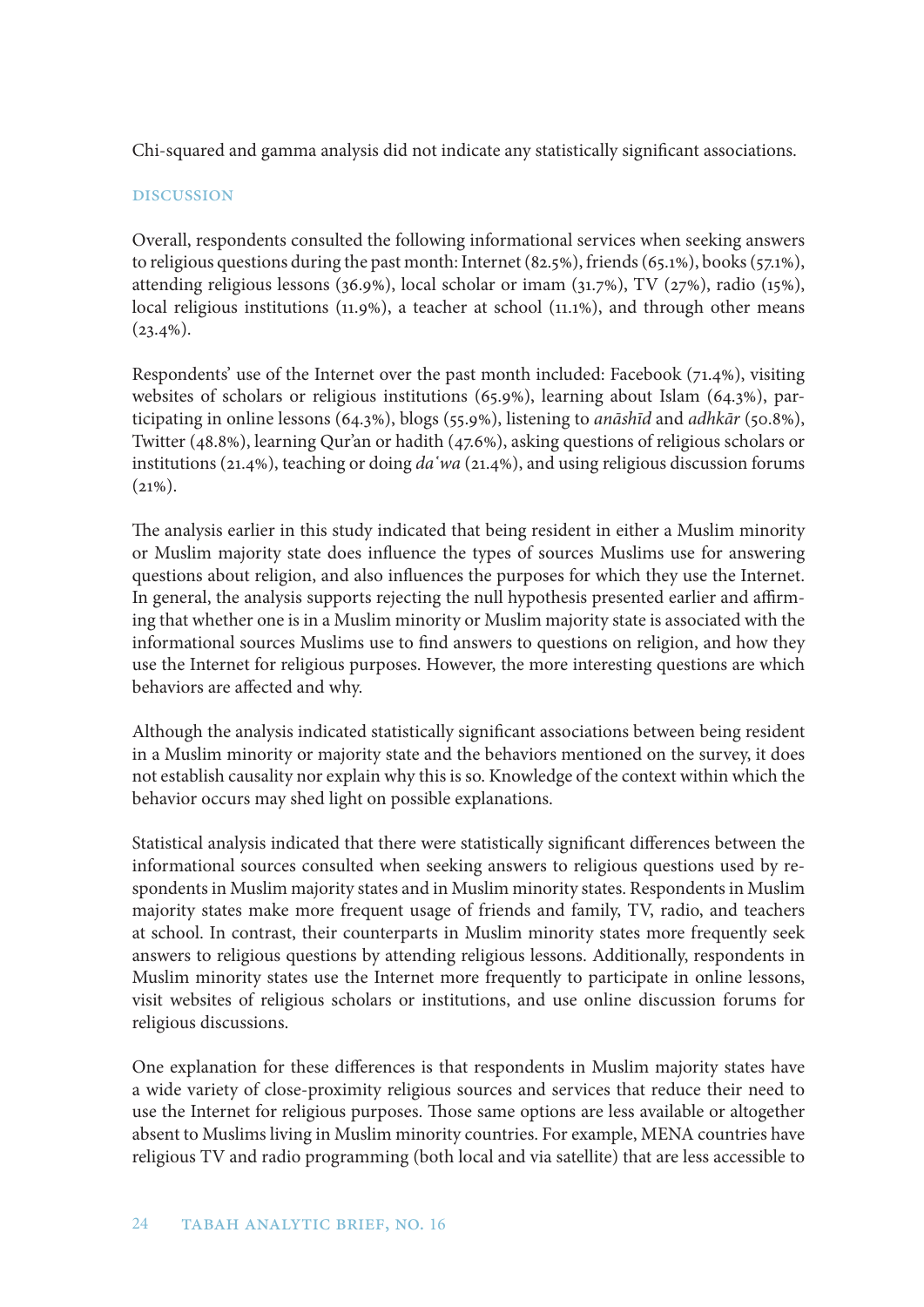Muslims elsewhere. Their physical social networks are also more likely to contain a larger percentage of Muslims with whom they meet each day. Muslims in MENA use these media and physical social networks because they exist and are convenient, freeing them from the need to attend lessons in real life or online, submit questions to scholars online, or otherwise obtain these types of information online. Additionally, local information is likely to be perceived as more trustworthy than that found on the Internet.

In contrast to Muslims in MENA, those in Muslim minority states do not have these same media opportunities, nor do they have the same physical social networks available to Muslims in MENA. This absence is an impetus for them to seek the information online by participating in online lessons, submitting questions to scholars and institutes, and the like.

In summary, local religious offerings in individual communities in minority Muslim sates do not supply the same range and quantity of offerings found in Muslim majority countries, leading local consumers to seek information elsewhere through the Internet.

Additionally, the analysis indicated also that there was a moderate association between being in a Muslim majority state and higher frequency in usage of Facebook and Twitter.

In spite of being an exploratory study of how Muslims use the Internet for religious purposes, the findings do offer tentative advice for those interested in providing Muslim religious services:

- Social media platforms, such as Twitter and Facebook, are popular, though slightly more so with Muslim majority states. This suggests that providers of religious services in Muslim majority countries should take seriously the possibility of incorporating social media into their service delivery plans. It should not be used merely as a new channel to push information to stakeholders, but should instead be used to engage the stakeholders in two-way conversation.
- Although TV and radio are currently among the preferred sources of religious answers in Muslim majority states, local service providers should be aware that the Internet and books are more popular media. Additionally, they should consider the popularity of social media with youth and the fact that their populations are young. Today's social media services may have already replaced TV and radio for the next generation.
- Religion is a transnational good. Many of its benefits and services can be delivered through the Internet's global communication network. More research needs to be done to develop strategies for delivering religious goods and to a wider audience. But this raises several questions about who is responsible for service provision, who pays, and how it is to be regulated. These and other questions need to be addressed, especially by government religious institutes offering their local services to a global market.
- The Internet is already used to publish fatwas, non-binding legal rulings where Islamic law is applied to highly-contextualized individual problems. Publishing fatwas to the general public runs the risk that highly-contextualized rulings will be applied by others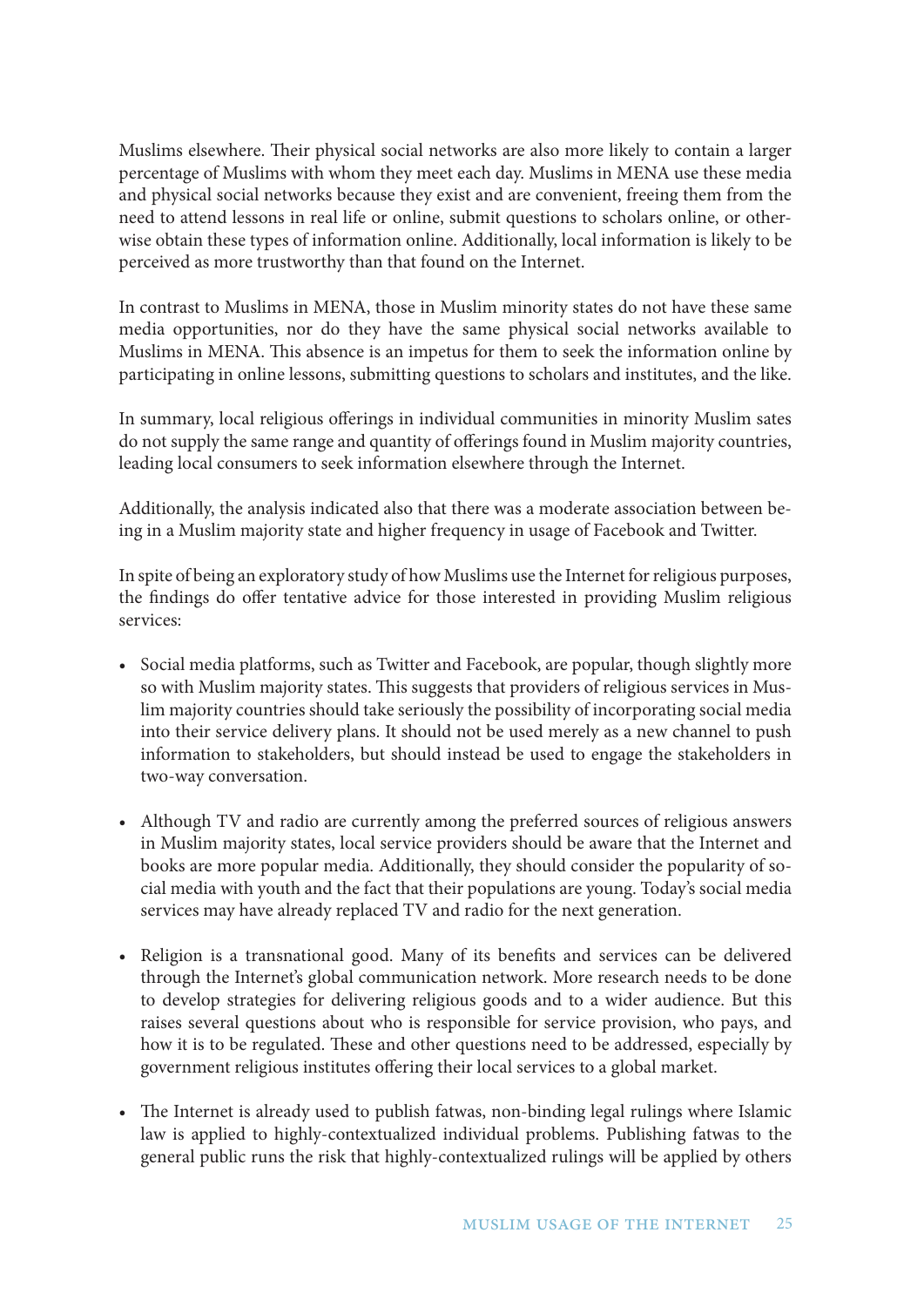outside their original context. These risks are increased when one takes into account the potential for fatwa consumers to come from other parts of the globe where circumstances differ significantly from the fatwa's originating locality. Providers of Islamic legal opinions need to take into account differences between private application, local public application, and global application. In the case of public application, fatwas need to be treated as policy documents.

• Lagging use of Internet services for religious purposes should not be taken as an indication that the institutes are failing or the services are no longer needed. Many brick and mortar businesses have not incorporated e-commerce into their business model and managed to thrive.

**Conclusion:** The goal of this study was to examine Muslim usage of the Internet and the differences between Muslim majority and minority states. A survey instrument was administered to gather data on the frequency with which Muslims sought answers to religious questions from different sources (both on- and offline) and the frequency with which they used different Internet-based services for religious purposes, all over the past month. Although the nature of the study was exploratory and of limited duration and scope, the findings indicate that usage patterns do differ between Muslim majority and Muslim minority states for some behaviors, though the causes are not clear. Nonetheless, the findings do suggest tentative advice for providers of religious services, whether they be institutions responsible for providing religious services to local Muslim stakeholders or offering services to the global Muslim community.

And Allah Most High knows best.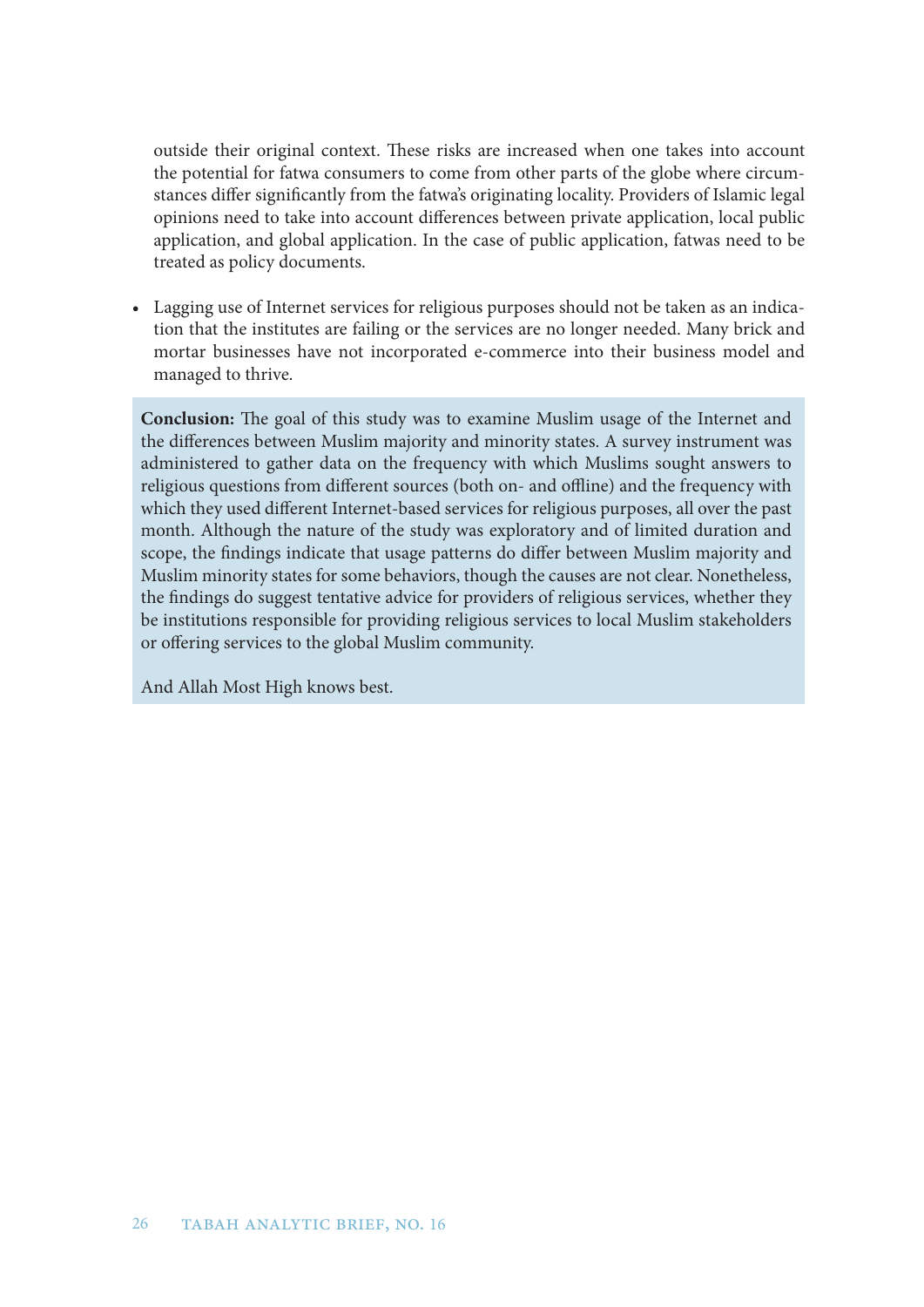#### **BIBLIOGRAPHY**

- Barro, Robert J., and Rachel M. McCleary. "Which Countries Have State Religions?" *The Quarterly Journal of Economics* 120, no. 4 (2005): 1331–70.
- Berman, Evan M. *Essential Statistics for Public Managers and Policy Analysis*. Washington, DC: CQ Press, 2007.

Boslaugh, Sarah, and Paul Andrew Watters. *Statistics in a Nutshell: A Desktop Quick Reference*. Sebastopol, CA: O'Reilly, 2008.

- Campbell, Heidi. "Internet and Religion". In *The Handbook of Internet Studies*, edited by Mia Consalvo and Charles Ess, 232–50. Oxford: Wiley-Blackwell, 2011.
- ———. "Who's Got the Power? Religious Authority and the Internet". *Journal of Computer-Mediated Communication* 12, no. 3 (2007), 1043–62.
- Ciolek, T. M. "Online Religion: The Internet and Religion". In *The Internet Encyclopedia*, vol. 2, edited by Hossein Bidgoli, 798–811. New York: John Wiley & Sons, 2004.
- Echchaibi, Nabil. "From Audio Tapes to Video Blogs: The Delocalisation of Authority in Islam". *Nations and Nationalism* 17, no. 1 (2011): 25–44.
- Eriksen, Thomas H. "Nationalism and the Internet". *Nations and Nationalism* 13, no. 1 (2007): 1–17.
- Ess, Charles, Akira Kawabata, and Hiroyuki Kurosaki. "Cross-Cultural Perspectives on Religion and Computer-Mediated Communication". *Journal of Computer-Mediated Communication* 12, no. 3 (2007): 939–55.
- Fowler, Floyd J. *Improving Survey Questions: Design and Evaluation*. Applied Social Research Methods Series 38. Thousand Oaks, CA: Sage Publications, 1995.
- Fox, Jonathan. "Building Composite Measures of Religion and State". *Interdisciplinary Journal of Research on Religion* 7 (2011): 1–39.
- Fox, Jonathan, and Shmuel Sandler. "Separation of Religion and State in the Twenty-First Century: Comparing the Middle East and Western Democracies". *Comparative Politics* 37, no. 3 (2005): 317–35.
- Grillo, Ralph. "Islam and Transnationalism". *Journal of Ethnic and Migration Studies* 30, no. 5 (2004): 861–78.
- Kluver, Randolph, and Pauline Hope Cheong. "Technological Modernization, the Internet, and Religion in Singapore". *Journal of Computer-Mediated Communication* 12, no. 3  $(2007): 1122 - 42.$
- Kort, Alexis. "Dar al-Cyber Islam: Women, Domestic Violence, and the Islamic Reformation on the World Wide Web". *Journal of Muslim Minority Affairs* 25, no. 3 (2005): 363–83.
- Pintak, Lawrence. "Border Guards of the 'Imagined' Watan: Arab Journalists and the New Arab Consciousness". *The Middle East Journal* 63, no. 2 (2009): 191–212.
- Saunders, Robert A. "The Ummah as Nation: A Reappraisal in the Wake of the 'Cartoons Affair'". *Nations and Nationalism* 14, no. 2 (2008): 303–21.
- Stowasser, Barbara. "Old Shaykhs, Young Women, and the Internet: The Rewriting of Women's Political Rights in Islam". *The Muslim World* 91 (2001): 99–120.
- Tartoussieh, Karim. "Virtual Citizenship: Islam, Culture, and Politics in the Digital Age". *International Journal of Cultural Policy* 17, no. 2 (2011): 198–208.
- Teitelbaum, Joshua. "Dueling for 'Da'wa' State vs. Society on the Saudi Internet". *The Middle East Journal* 56, no. 2 (2002): 222–39.